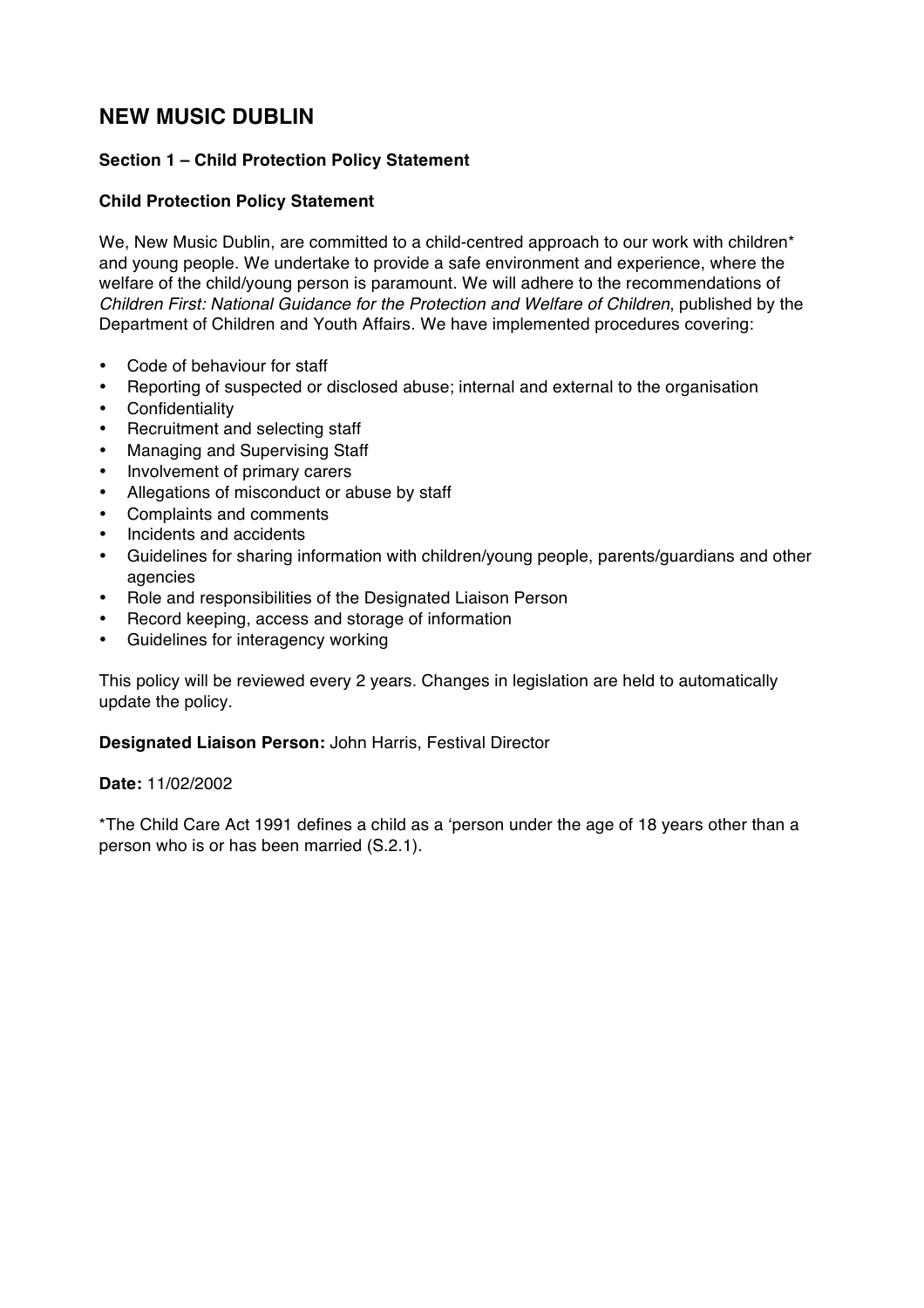## **Aim of the Policy:**

The aim of this policy is to provide New Music Dublin personnel with guidance in relation to their responsibilities in relation to child protection.

#### **Objectives:**

The objectives of this policy are to provide New Music Dublin personnel with guidance in relation to:

- The code of behaviour
- Reporting procedures (internal and external to the organisation)
- Confidentiality
- Recruitment and selection of staff
- Management and supervision of staff
- Involvement of primary carers
- Dealing with allegations against staff
- Complaints procedure
- Accident procedure
- Interagency working

#### **Scope:**

This policy applies to NMD management, staff, board members, facilitators as well as contracted artists who are working directly with children and young people. It also applies to any and all activities conducted with children and young people in the name of the New Music Dublin.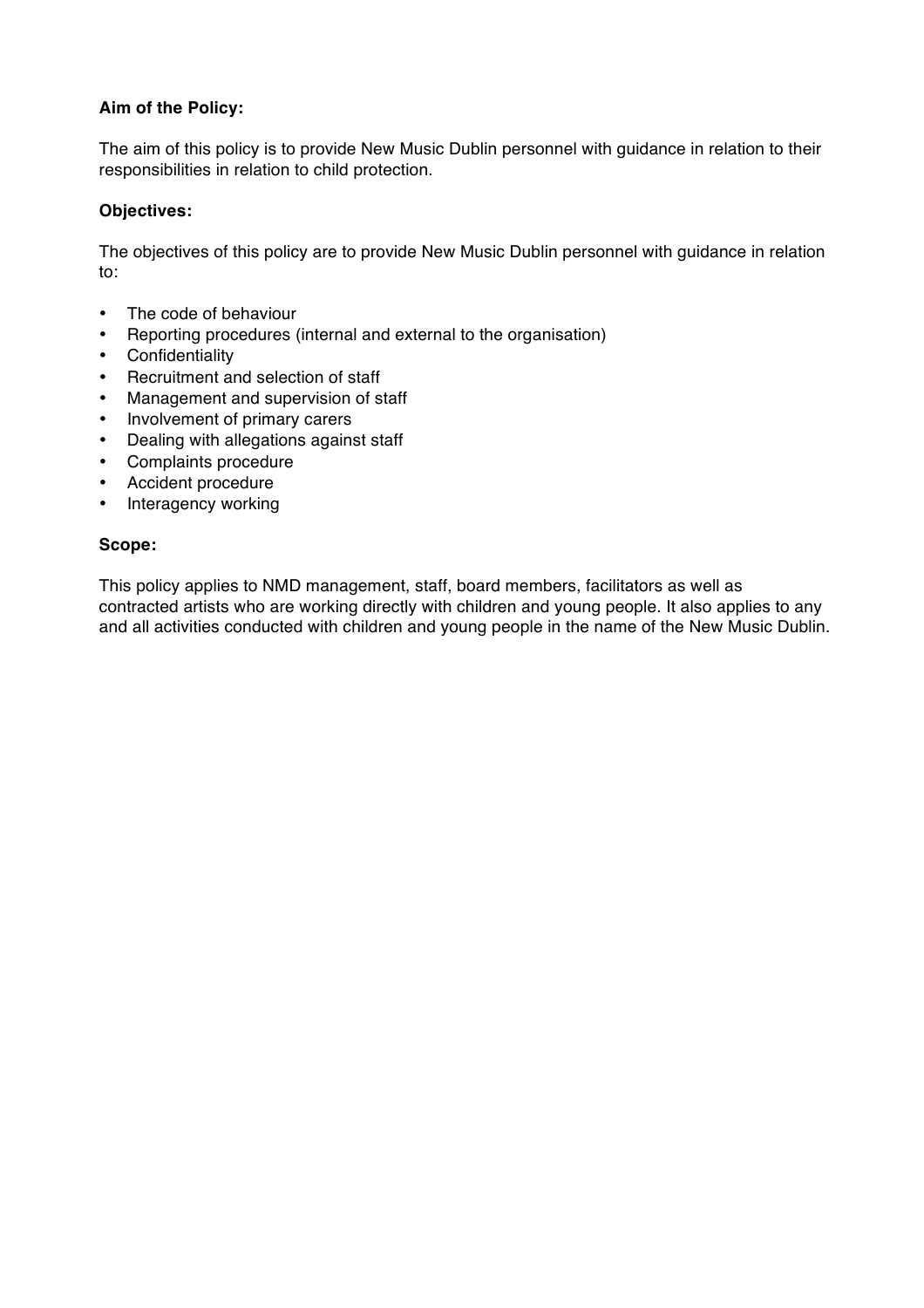# **Section 2 - Code of Behaviour for staff and employees**

The code of behaviour is categorised under the following headings:

- Child-centred approach
- Good practice
- Inappropriate behaviour
- Physical contact
- Health and Safety

# **Child Centred Approach**

- Treat all children and young people equally
- Listen to and respect children and young people
- Involve children and young people in decision-making, as appropriate
- Provide encouragement, support and praise
- Use appropriate language (physical and verbal)
- Have fun and encourage a positive atmosphere
- Offer constructive criticism when needed
- Treat all children and young people as individuals
- Respect a child's or young person's personal space
- Discuss boundaries on behaviour and related consequences/sanctions, as
- appropriate, with children and young people and their primary carers
- Agree group 'contract' before beginning sessions
- Encourage feedback from group
- Use age-appropriate teaching aids and materials
- Lead by example
- Be cognisant of a child's or a young person's limitations, due to a medical condition
- for example
- Create an atmosphere of trust
- Respect differences of ability, culture, religion, race and sexual orientation

#### **Good Practice**

- Register each Primary Carer (Parent or Teacher) as appropriate
- Make primary carers, children/young people, visitors and facilitators aware of the Child Protection Policy and procedures
- Have emergency procedures in place and make all staff aware of these procedures
- Be inclusive of children and young people with special needs
- Plan and be sufficiently prepared, both mentally and physically
- Report any concerns to the Designated Liaison Person and follow reporting procedures
- Ensure that all personnel working with children/young people are aware of the NMD's antibullying policy. Encourage children and young people to report any bullying, concerns or worries and to be aware of the anti-bullying policy
- Observe appropriate dress and behaviour
- Evaluate work practices on a regular basis
- Provide appropriate training for staff and volunteers
- Report and record any incidents and accidents
- Update and review policies and procedures regularly
- Inform primary carers of any issues that concern their children
- Ensure proper supervision based on adequate ratios according to age, abilities and activities involved
- Don't be passive in relation to concerns, i.e., don't 'do nothing'
- Don't let a problem get out of control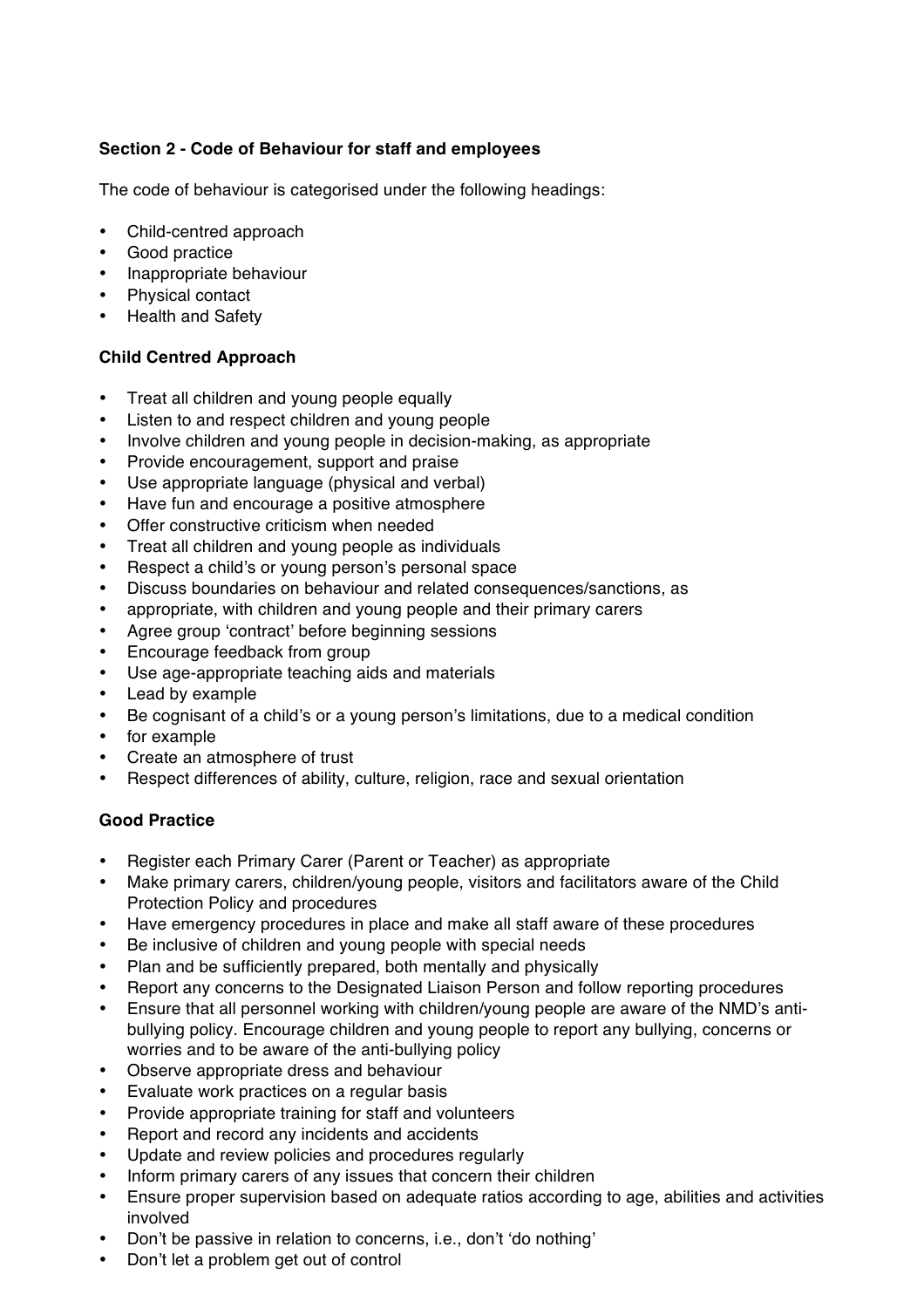- Do not take a session on your own
- Never give a lift to a child/young person
- Maintain awareness around language and comments made. If you think that something you said may have caused offence or upset, then try to address it in a sensitive manner

#### **Inappropriate Behaviour**

- Do not spend time alone with children/young people
- Do not use or allow offensive or sexually suggestive physical and/or verbal language
- Do not single out a particular child/young person for unfair favouritism, criticism,
- ridicule, or unwelcome focus or attention
- Do not allow/engage in inappropriate touching of any form
- Do not hit or physically chastise children/young people
- Do not socialise inappropriately with children/young people e.g., outside of
- structured New Music Dublin activities
- Do not contact young people through social networking sites
- Do not make any contact with young people via phone, text, email, without parental consent
- Do not make or receive private calls/texts while facilitating/supervising an activity
- Do not add a child with whom you are working as a friend on Facebook or other social network medium

## **Physical Contact**

- Seek consent of child/young person in relation to physical contact, for example physical contact may be required in relation to some educational activities, the child/young person should be aware of the nature and purpose of such contact (except in an emergency or a dangerous situation)
- Avoid horseplay or inappropriate touch
- Health and Safety
- Don't leave children unattended or unsupervised
- Manage any dangerous materials
- Provide a safe environment
- Be aware of accident procedure and follow accordingly
- Be aware of emergency evacuation procedures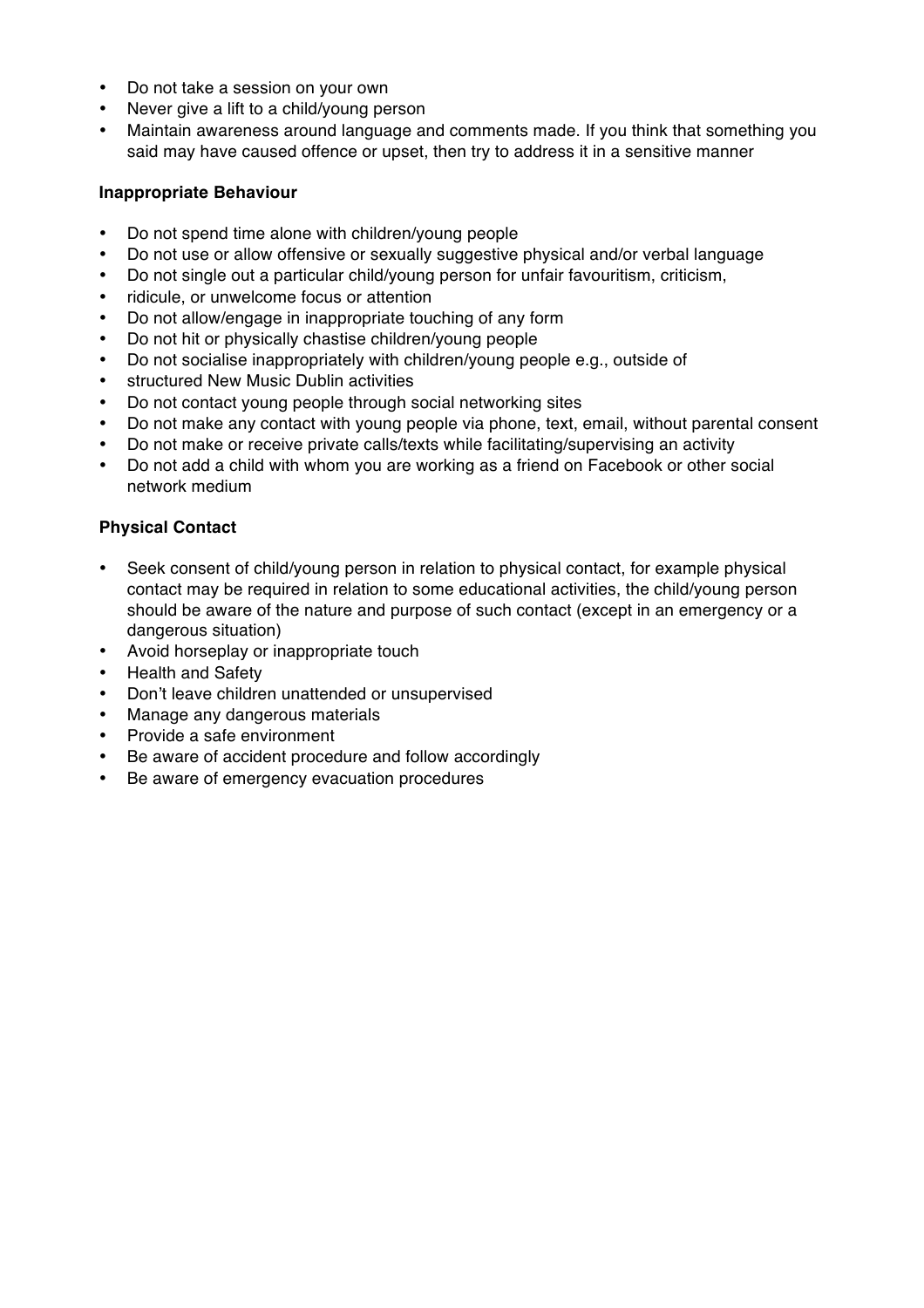# **Section 3 - Reporting Procedures**

This section concerns who to contact about issues related to child protection and welfare.

**John Harris, Festival Director** has been designated as the person to contact if you have an issue or concern about any aspect of a child's or young person's safety and welfare. It is the responsibility of this person to support and advise staff about policy and procedures in relation to child protection and to ensure that procedures are followed. It is also the responsibility of the Designated Officer to liaise with Túsla (The Child and Family Agency) or Gardai where appropriate.

The **Designated Liaison Person** can be contacted at: Tel: +44 7960 514285 / email: john.harris@newmusicdublin.ie

**Professor Eoin O'Dell (Chair)** has been designated as Deputy Designated Liaison Person

The **Deputy Designated Liaison Person** can be contacted at: Tel: (01)/(+353 1) 896 1178 / email: ODELLE@tcd.ie

#### **Role of the DLP**

The Designated Liaison Person will:

- a. operate within the guidelines set by the appropriate authorities and those approved by NMD
- b. be available to receive and consider child protection concerns and to report suspicions and allegations of child abuse to the statutory authorities, i.e. Tusla or An Garda Síochána
- c. cliaise between the organisation, young people, employees and the statutory authorities where necessary
- d. create and maintain links with the statutory authorities and other relevant agencies and resource groups and to informally consult and seek advice from Tusla regarding referral
- e. facilitate the provision of support to anyone making a disclosure or wishing to make a referral to the statutory authorities
- f. advise NMD or employees on individual cases within the limits of confidentiality
- g. maintain proper records on all cases referred to him/her in a secure and confidential
- h. manner
- i. advise on good practice
- j. organise training and workshops on Child Protection
- k. keep up-to-date on current developments regarding provision, practice, support
- l. services, legal obligations/requirements and policy
- m. liaise with the Board on the implementation of this policy

*Note: See Appendices for Designated Liaison Person Reporting checklist*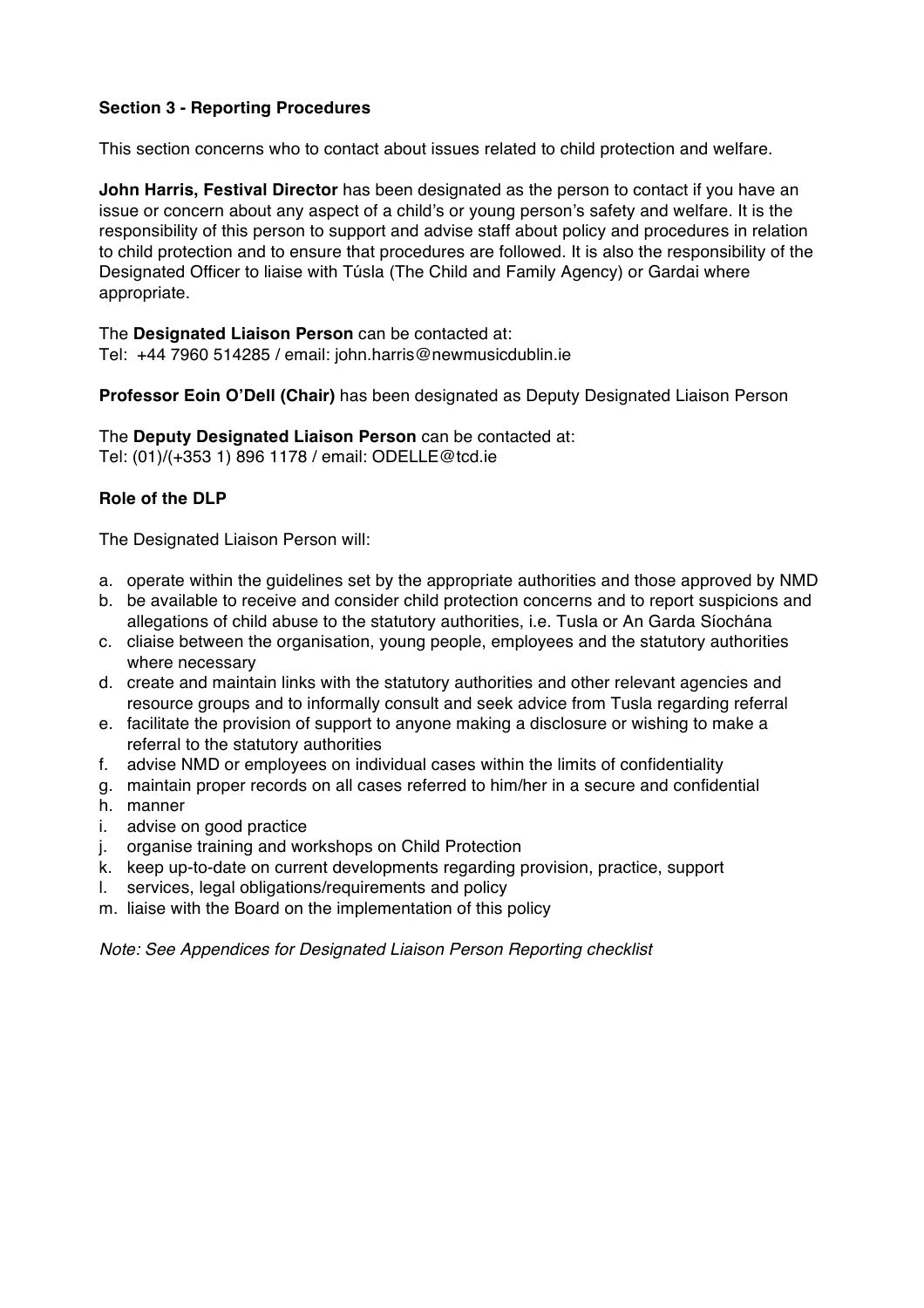### **Important note regarding the Criminal Justice (Withholding of Information on Offences against Children and Vulnerable Persons) Act 2012.**

Under the Criminal Justice (Withholding of Information on Offences against Children and Vulnerable Persons) Act 2012, it is a criminal offence for any person to fail to disclose to the Gardaí information in relation to certain specified offences against children and vulnerable persons. Under the Act, a person shall be guilty of an offence if:

- he or she knows or believes that any of the offences specified in the Act has been committed by another person against a child or vulnerable person, and
- he or she has information which he or she knows or believes might be of material assistance in securing the apprehension, prosecution or conviction of that other person for that offence, and
- fails without reasonable excuse to disclose that information as soon as it is practicable to do so to a member of the Gardaí

Details of the specific offences to which this Act applies to are set out in Schedule 1 and Schedule 2 of the Act. It is the personal responsibility of each individual person to comply with the provisions of the Act. It is also important to note that the fact that a staff member of New Music Dublin has dealt with a child protection concern in accordance with the procedures detailed in this document does not absolve that staff member of their legal obligation to disclose information to the Gardaí under this Act, where that staff member has information which falls under the ambit of the Act.

*Note: Appendices contain additional information on other pieces of relevant legislation*

#### **Issues which would constitute reasonable grounds for concern**

- Specific indication from the child or young person that s/he has been abused
- An account by a person who saw the child/young person being abused
- Evidence, such as an injury or behaviour, which is consistent with abuse and unlikely
- to be caused another way
- An injury or behaviour which is consistent both with abuse and with an innocent
- explanation but where there are corroborative indicators supporting the concern that it may be a case of abuse (an example of this would be a pattern of injuries, an implausible explanation, other indications of abuse, dysfunctional behaviour)

#### **Recording of concerns**

If abuse is suspected, it is important to establish the grounds for concern by obtaining as much detailed information as possible without investigating. Observations should be accurately recorded and should include dates, times, names, locations, context and any other information that may be relevant. Recording systems regarding child protection procedures are separate from other general records and are accessible only to those who have 'a need to know 'basis i.e. the individual involved and the DLP.

#### *Note: See Appendices for definitions of abuse*

Staff should record the following information in relation to children and young people and pass this record to the DLP:

- Suspicions
- Concerns
- Worrying observations
- Behavioural changes
- Actions and outcomes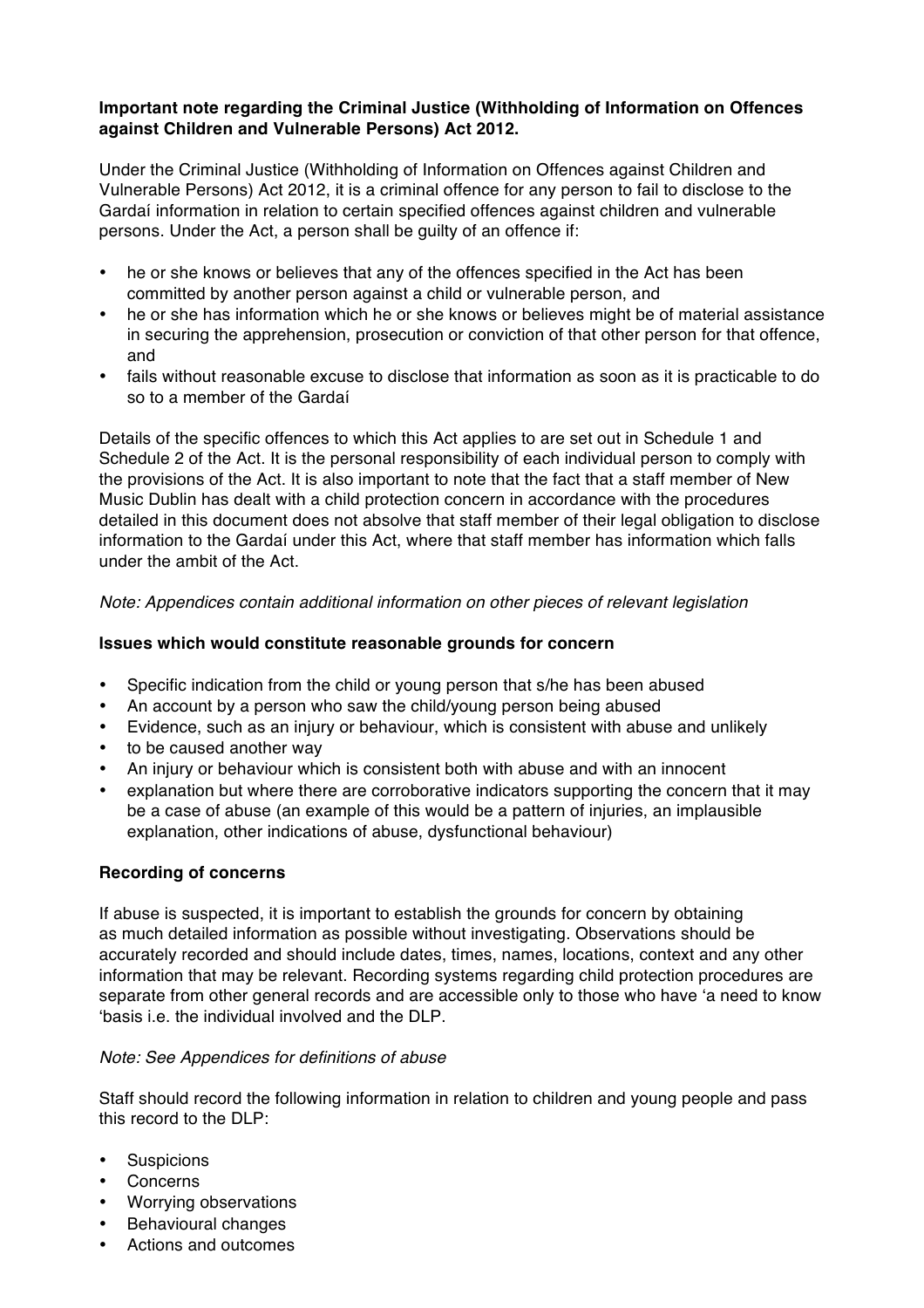# **Dealing with a disclosure**

- Stay calm and listen to the child/young person, allow him or her enough time to say what s/he needs to say
- Don't use leading questions or prompt details
- Reassure the child/young person but do not promise to keep anything secret
- Don't make the child/young person repeat the details unnecessarily
- Explain to the child/young person what will happen next (explanation should be age appropriate)
- The person who expresses concern should complete a file report, outlining the situation, including the date, time and people involved, the report should be factual. Any opinions should be stated as such, supported by factual information
- The matter should then be brought to the attention of the Designated Liaison Person or his deputy if unavailable
- The Designated Liaison Person will then decide to discuss the concern or consult withprimary carers. Parents, carers or responsible adults should be made aware of a report to Túsla unless it is likely to put the child/young person at further risk
- The Designated Officer may contact Túsla's Duty Social Work Department for an informal consultation prior to making the report
- Information will be shared on a strictly 'need to know' basis
- If there are reasonable grounds for concern as outlined above, the Designated Officer will contact the Duty Social Worker in the Túsla area using the standard reporting form available from Túsla. Reports to the Duty Social Worker can be made initially and then followed by the standard reporting form. Reports should be made to Túsla without delay
- If the Designated Officer or Deputy Designated Officer is not available, contact the local Túsla Duty Social Worker directly
- In case of emergencies outside HSE Social Work Dept hours, contact the Gardai. In situations that threaten the immediate safety of a child/young person, it may be necessary to contact the Gardaí.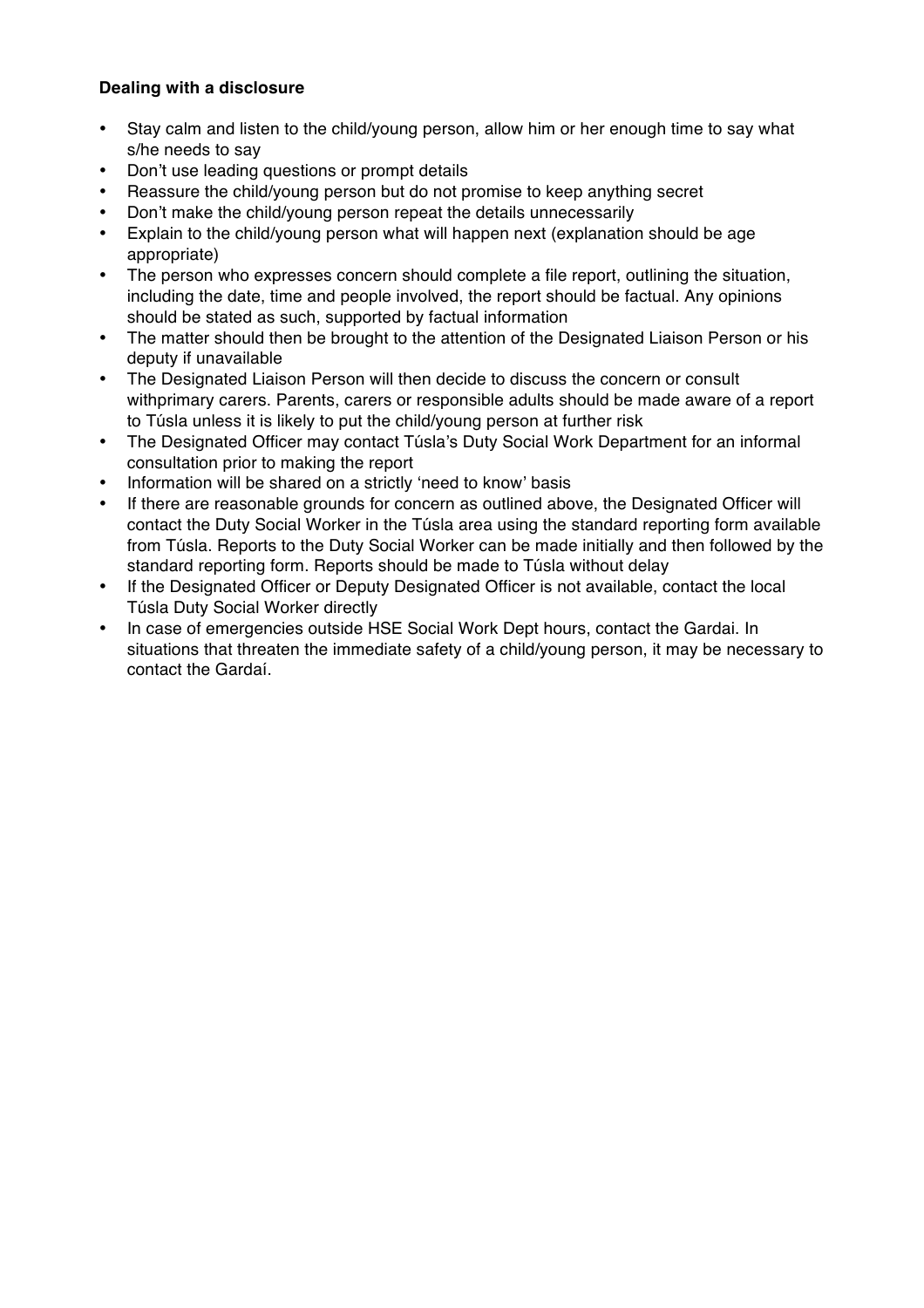#### **Cases not reported to Túsla or An Garda Síochána**

In those cases where the DLP decides not to report concerns to Túsla or An Garda Síochána, the individual employee who raised the concern will be given a clear written statement of the reasons why NMD is not taking such action. The employee will be advised that if they remain concerned about the situation, they are free as individuals to consult with, or report to, Túsla or An Garda Síochána. The provisions of the Protections for Persons Reporting Child Abuse Act 1998 apply once they communicate 'reasonably and in good faith' (Children First 2011)

#### **Retrospective disclosures by adults**

An increasing number of adults are disclosing abuse that took place during their childhoods. It is essential to establish whether there is any current risk to any child who may be in contact with the alleged abuser revealed in such disclosures.

If any risk is deemed to exist to a child who may be in contact with an alleged abuser, the staff member should report the allegation to Túsla without delay. If there is any degree of uncertainly, advice should be sought from Túsla as to how to proceed.

## **Allegations of Peer Abuse**

Abusive behaviour, which is carried out by children and young people, must be taken seriously and it is important that such cases are referred to Túsla. Child protection procedures are adhered to for both children. If there is any conflict of interest between the welfare of the alleged abuser and the victim, the victim's welfare is of paramount importance. The standard reporting procedure will be followed, and advice will be sought from the statutory authorities with regard to informing the parents/carers of the young people concerned.

#### **Third Party Reports**

The Child Protection and Welfare Practice Handbook, (HSE 2011) notes that a suspicion of child abuse/welfare received from a third party, must be reported regardless of any consideration in respect of confidentiality, to Túsla who will then assess the concerns. If reasonable grounds for concern exist, NYCI's Reporting procedure must be followed and the information should be forwarded to Túsla, regardless of whether the source wishes to be identified or not. The source must be made aware that the information will be reported.

#### **Record keeping, Access and Storage of information**

All records of child protection concerns, disclosures or allegations are to be treated as sensitive information and will be kept together securely

The information will only be shared with those who need to have it in order to safeguard the child.

Child protection records will be stored in a secure (i.e.locked) filing cabinet, accessible through the Designated Liaison Person or their Deputy.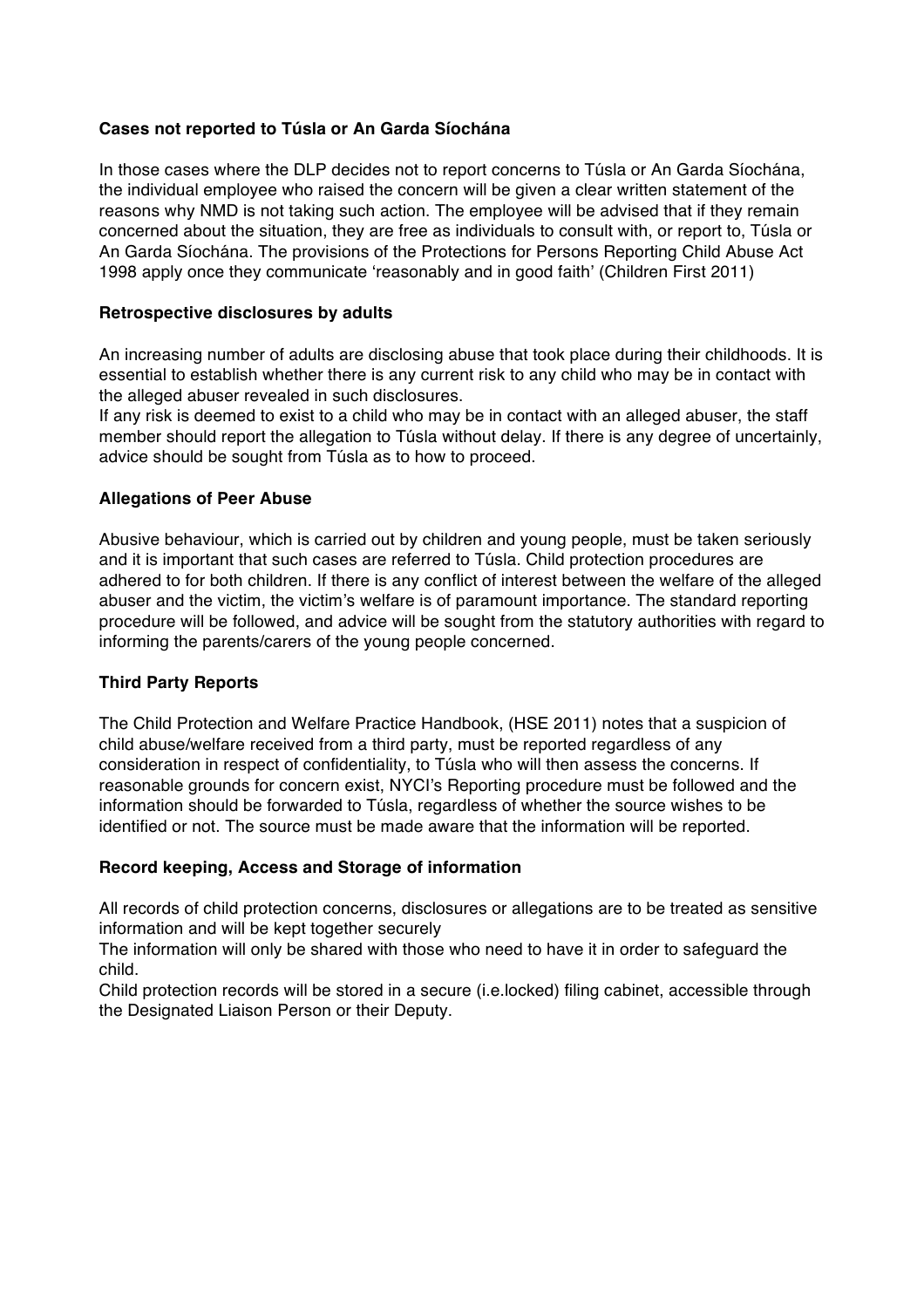# **Section 4 – Confidentiality Statement**

We at New Music Dublin are committed to ensuring people's rights to confidentiality. However, in relation to child protection and welfare we undertake that:

- Information will only be forwarded on a 'need to know' basis in order to safeguard the child/young person
- Giving such information to others for the protection of a child or young person is not a breach of confidentiality
- Primary carers, children and young people have a right to know if personal information is being shared and/or a report is being made to Túsla, unless doing so could put the child/young person at further risk
- Images of a child/young person will not be used for any reason without the consent of the parent/carer (however, we cannot guarantee that cameras/videos will not be used at public performances)
- Procedures are in place in relation to the use of images of children/young people.
- Procedures are in place for the recording and storing of information in line with our confidentiality policy.

## **Section 5 – Recruiting and selecting staff**

#### **Recruitment and Selection Policy Statement**

We will ensure that staff are carefully selected, trained and supervised to provide a safe environment for all children and young people, by observing the following principles:

- Roles and responsibilities will be clearly defined for every job
- Posts will be advertised both internally and externally as appropriate
- We will endeavour to select the most suitably qualified personnel
- Candidates will be required to complete an application form
- Candidates will be asked to sign a declaration form
- At least two written references that are recent, relevant, independent and verbally
- confirmed will be necessary
- Staff will be selected by a panel of at least two (or more) representatives through an interview process
- All staff will receive induction training appropriate to their role
- There will be a maximum six-month probationary period.
- All staff will be required to consent to Garda vetting, and this will be sought

# **Section 6 – Managing and supervising staff**

#### **Staff management policy statement**

To protect both staff and children/young people, we undertake that:

New staff will:

- Receive and induction training session
- Be made aware of the organisation's child protection policy including the code of conduct, child protection procedures, and the identity and role of the DLP and Deputy DLP
- Undergo a maximum six-month probationary period

#### All staff will:

• Receive an adequate level of supervision and review of their work practices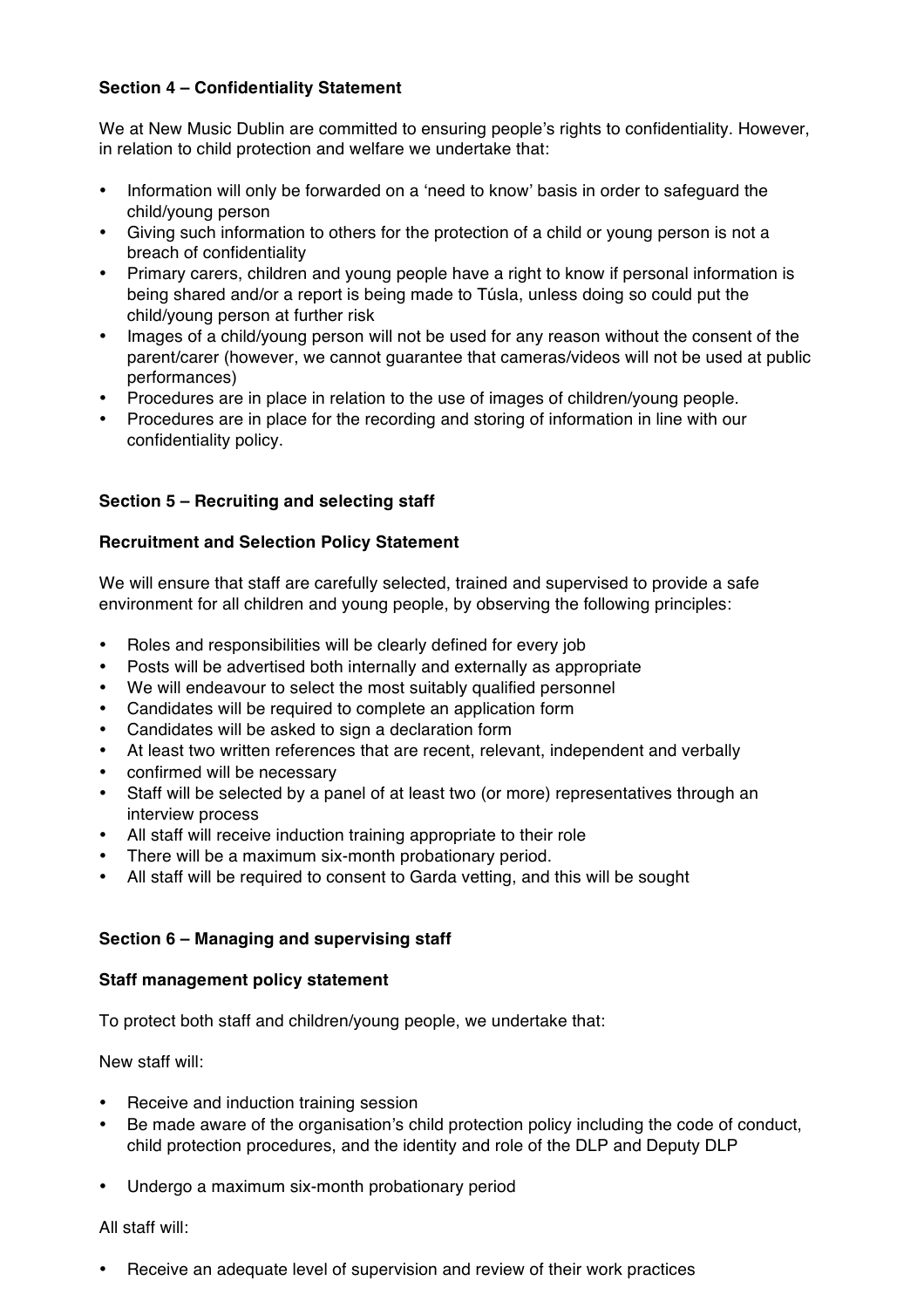- Be expected to have read and signed the Child Protection Policy Statement
- Be provided with child protection training

## **Section 7 - Involvement of primary carers / Sharing information with parents/guardians and children**

Policy Statement on the involvement of primary carers:

We are committed to being open with all primary carers. We undertake to:

- Advise primary carers and schools of our child protection policy
- Inform primary carers and schools of all activities and potential activities;
- Issue contact/consent forms where relevant
- Comply with health and safety practices
- Operate child-centred policies in accordance with best practice
- Adhere to our recruitment guidelines
- Encourage and facilitate the involvement of parent(s), guardians or carer(s) where appropriate

If we have concerns about the welfare of the child/young person, we will:

- Respond to the needs of the child or young person
- Inform the primary carers on an on-going basis unless this action puts the child or young person at further risk
- Where there are child protection and welfare concerns we are obliged to pass these on to the Duty Social Worker and, in an emergency, the Gardaí
- In the event of a complaint against a member of staff, we will immediately ensure the safety of the child/young person and inform primary carers as appropriate

As a child-centred organisation, we are committed to putting the interest of the child/young person first. To that end we will:

- Contact Túsla and Gardaí where there is a child protection welfare concern
- Encourage primary carers to work in partnership with us under the guidelines set out by our organisation to ensure the safety of their children
- Have a DLP available for consultation with primary carers in the case of any concern over a child or young person's welfare

# **Section 8 – Dealing with allegations against staff**

In the event of an allegation being made against an employee, the protection of the child/ young person is the first and paramount consideration.

New Music Dublin has a dual responsibility in respect of both the child/young person and employee. The same person must not have responsibility for dealing with the child/ young person welfare issues and the staff employment issues.

An allegation against an employee should be assessed promptly and carefully. If reasonable grounds for concern exist, a formal report to the Túsla will be made. The reporting procedures outlined in Section 3 of these guidelines will be followed. The organisation will maintain a close liaison with Túsla and the Gardaí

Agreed procedures will be followed in the context of the applicable employment contract and the rules of natural justice. New Music Dublin will take protective measures appropriate to the level of risk while not unreasonably penalising the worker – unless necessary to protect the child/young person. Protective measures might mean increased supervision, assignment to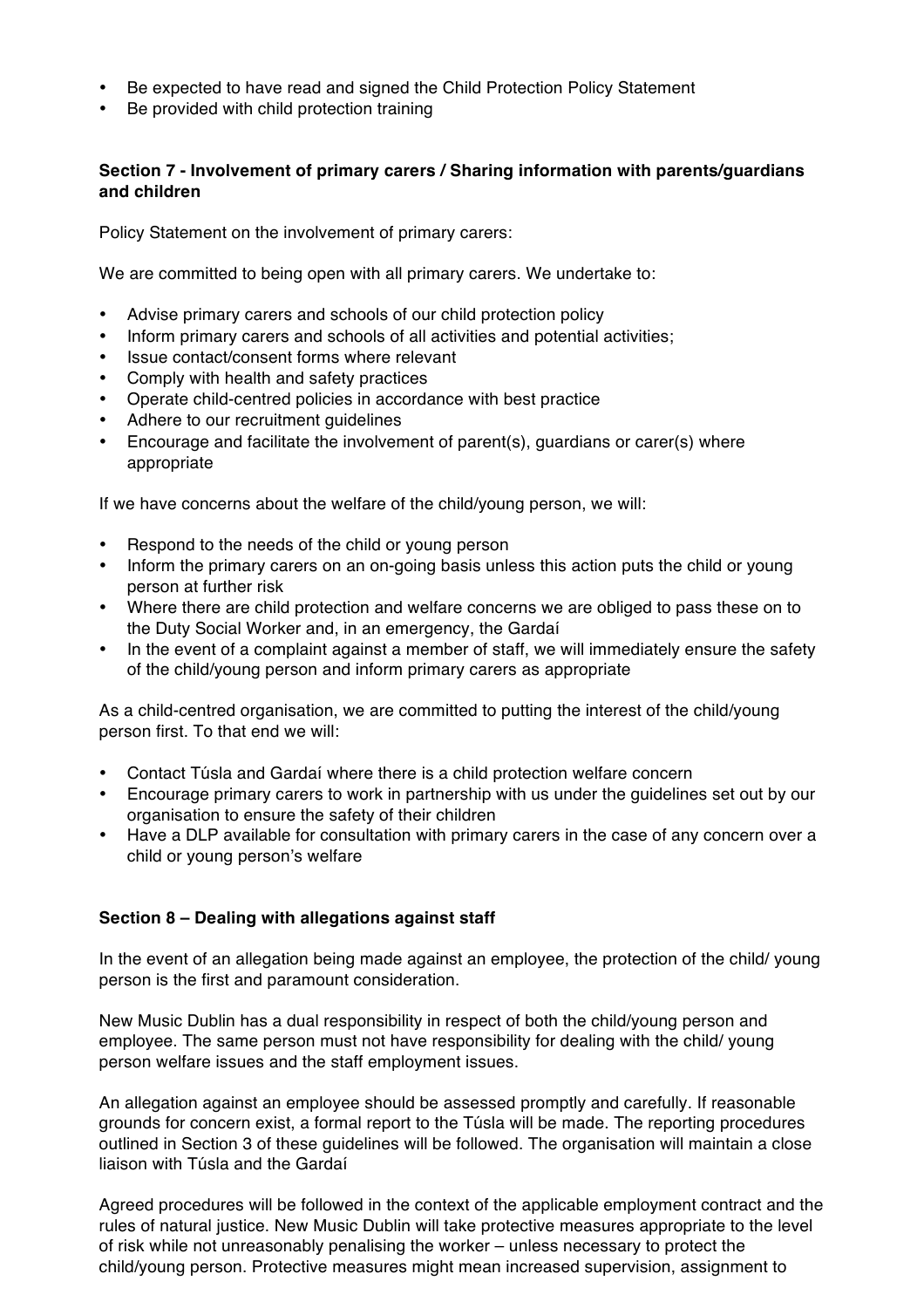different duties, or suspension. New Music Dublin will follow its Grievance and Disciplinary Codes of Practice.

## **Dealing with an allegation against staff**

Two separate procedures must be followed:

- 1. In respect of the child/young person, the DLP will deal with issues related to the child/ young person.
- 2. In respect of the person against whom the allegation is made, the Chair of the Board will deal with issues related to the staff member.
- The first priority is to ensure that no child or young person is exposed to unnecessary risk
- If an allegation is made against the DLP then the Chair of the Board should be contacted
- The reporting procedures outlined in Section 3 of these guidelines will be followed
- Both the primary carers and child/young person will be dealt with in an age-appropriate manner
- The staff member will be informed as soon as possible of the nature of the allegation and will be given the opportunity to respond

The Chairperson and Festival Director of New Music Dublin will be informed as soon as possible, with due regard to confidentiality and any possible conflict of interest. Any action following an allegation of abuse against an employee will be taken in consultation with Túsla and Gardaí.

After consultation, the Chairperson and/or the Festival Director of New Music Dublin will advise the person accused and agreed procedures will be followed.

#### **Interagency Working**

Where NMD is involved in interagency work with another organisation/s, involving contact with children/young people, arrangements and procedures will be agreed between the organisations in advance of any activity, taking account of the following:

- An exchange of child protection policies and subsequent identification of similarities and /or differences in procedures
- Agreement of common procedures, including code of behaviour, internal and external reporting procedures, responsibilities or organisational DLPs, vetting and selection procedures, procedures for dealing with allegations, complaints procedures, health and safety procedures, recording mechanisms and any other relevant areas of concern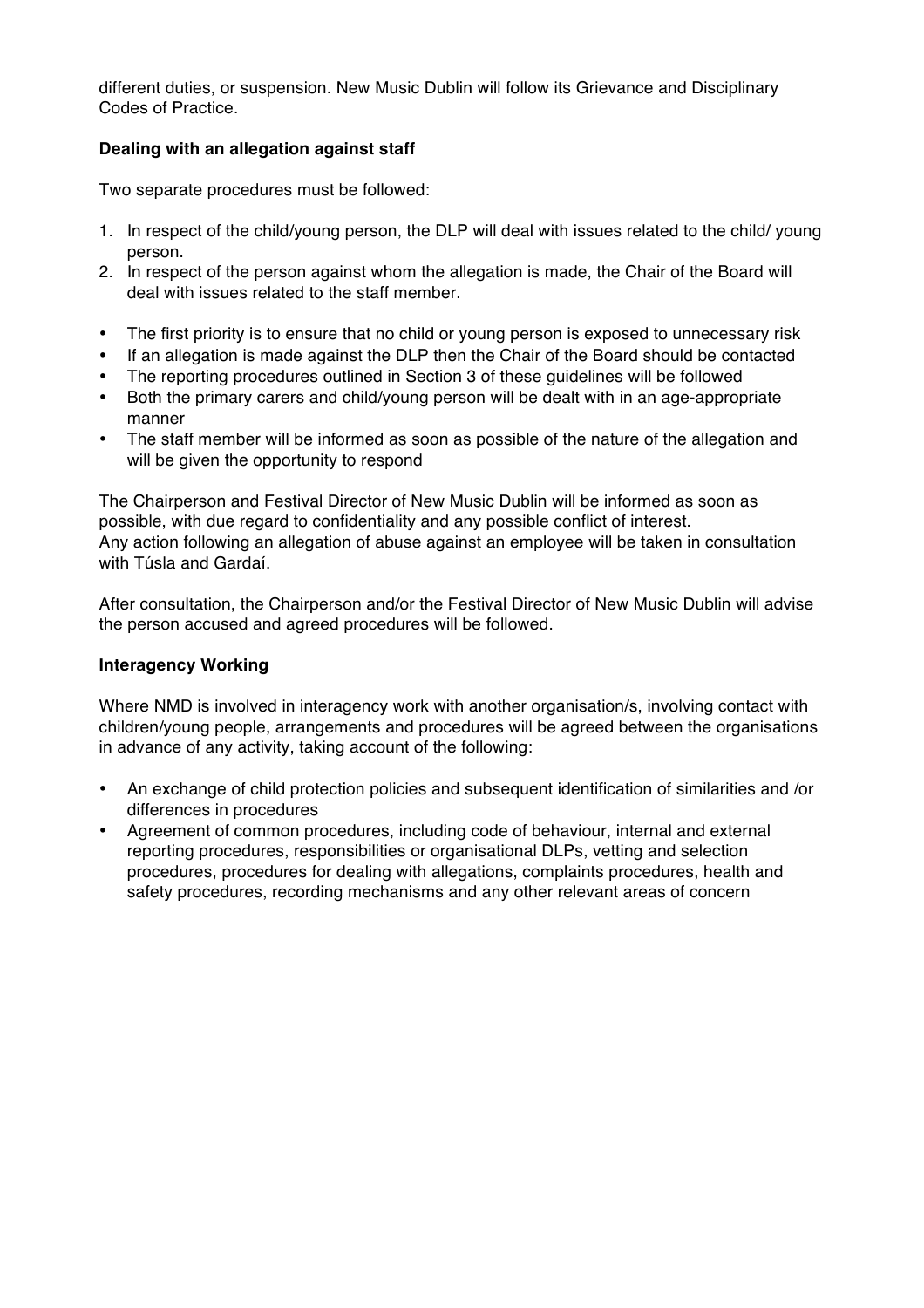#### **Useful Contact Phone Numbers**

Duty Social Worker Carnegie Centre 21-25 Lord Edward Street Dublin 2

Pearse Street Garda Station Phone 01 6669000 Harcourt Terrace Garda Station Phone 01 6669500 St Vincents Hospital Phone 01 2214000<br>Mater Misericordiae Phone 01 8032000 Mater Misericordiae

Principal Social Worker Phone 01 6486500 / Fax 01 6799303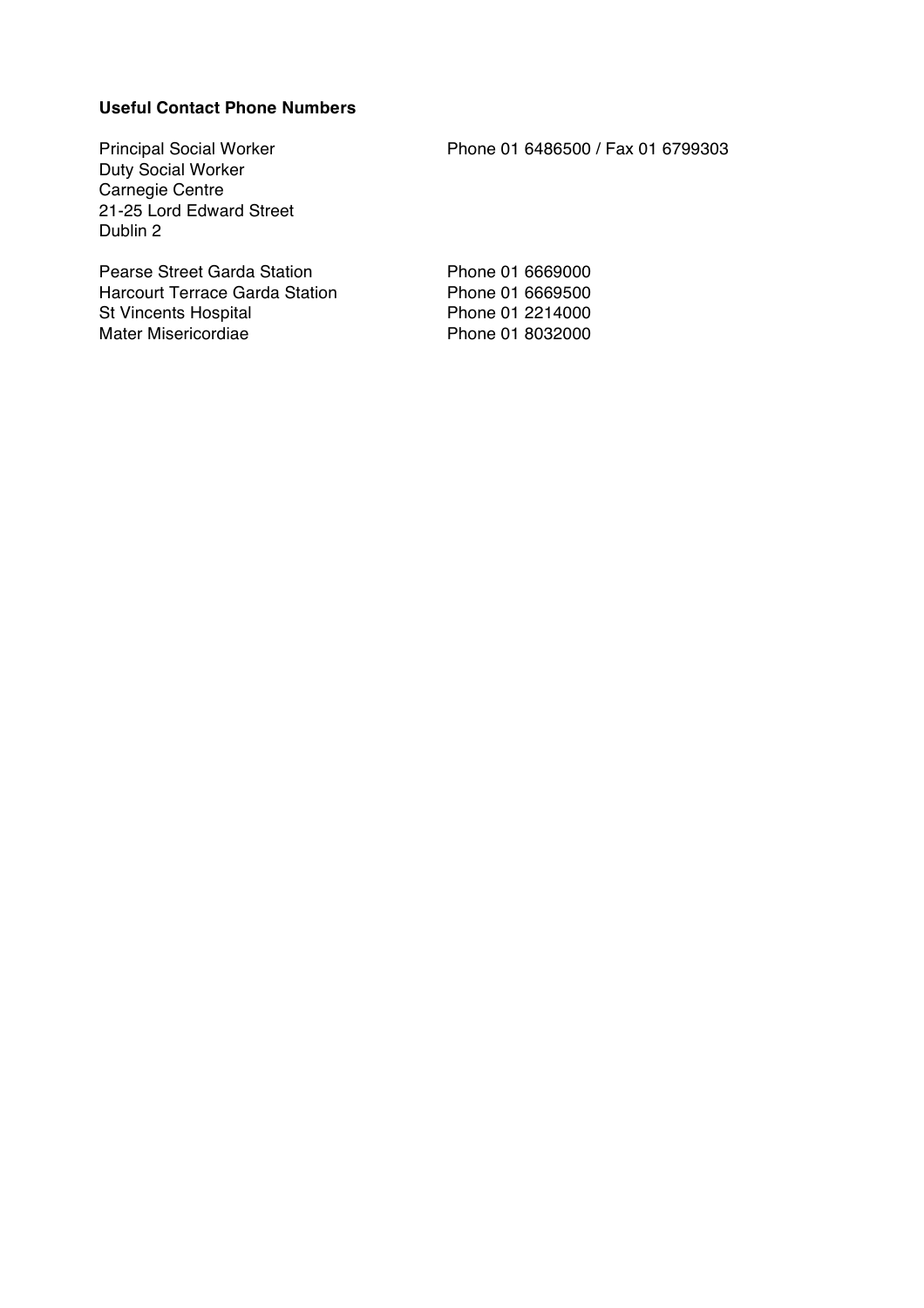#### **Photographic / Media Consent Form**

#### **INFORMATION**

Thank you for agreeing to participate in today's event. Images taken today will be released to the National Media.

New Music Dublin may then wish to use these photographs for archival or publicity purposes, in displays, publications or presentations. I hereby consent to the collection and use of my personal images by photography or video recording.

I acknowledge these may be used on New Music Dublin website and/or Facebook and/or Twitter pages.

We will regularly review and delete unwanted material, and we will not seek to use images that might cause embarrassment or distress.

I also understand that my consent can be withdrawn at anytime in writing to the Festival Director at info@newmusicdublin.ie

#### **CONSENT FORM**

I, \_\_\_\_\_\_\_\_\_\_\_\_\_\_\_\_\_\_\_\_\_\_\_\_\_\_\_\_\_\_\_\_\_\_\_\_\_\_\_\_\_\_ (Name of person giving consent

& parent/guardian if under 18 years of age)

Name of Child:

Consent to the use of photographs for use on New Music Dublin's website and/or Facebook and/or Twitter pages, and release to the National Media.

I understand that photos may be used for other publicity purposes and I consent to such use. I further understand that this consent may be withdrawn by me at anytime, upon written notice.

I give this consent voluntarily.

Signature of person giving consent: \_\_\_\_\_\_\_\_\_\_\_\_\_\_\_\_\_\_\_\_\_\_\_\_\_\_\_\_

Signature of parent/guardian if under 18: \_\_\_\_\_\_\_\_\_\_\_\_\_\_\_\_\_\_\_\_\_\_\_\_\_\_\_\_

Date:  $\Box$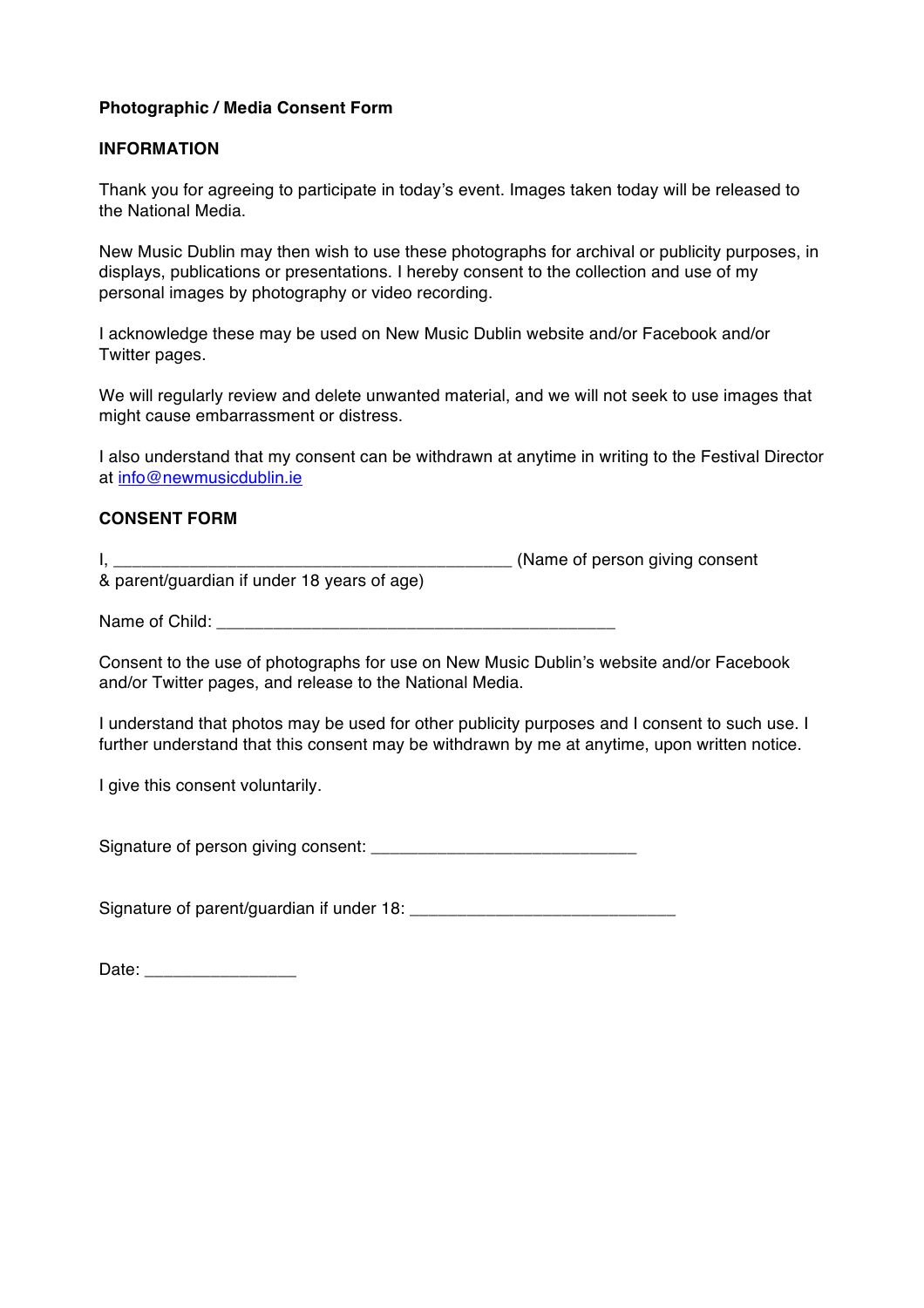#### **General Consent Form** (see overleaf for further information)

I/We the parent(s)/quardian(s) of

| Who was born on<br>$\mathbf{m} = I \pm I$ | hereby give permission for my/our child to partake in all |
|-------------------------------------------|-----------------------------------------------------------|
| activities organized and run by           |                                                           |

I/We authorize that the facilitators and/or New Music Dublin staff shall have authority over my/our child and the right to give lawful instructions to my/our child to the same extent as we, ourselves would be able to do so.

## **Media Consent**

An important element of is the production of videos of the performers. Children will never be identified in photographs or videos. Photos and videos may be used for publicity and documentary purposes by and/or New Music Dublin in printed and online media. Do you give permission for and consent that photographs and/or videos may be taken which may include your child, and that these may be used in the manner outlined above?

Yes / No (please delete as appropriate)

#### **Medical Consent / Medical Details**

I/we understand that that in the event of my/our child requiring medical attention all reasonable efforts will be made to contact me / us (or the Alternative Emergency Contact if I/we are uncontactable) at the contact numbers provided on this form.

In the event of my/our child being taken ill or injured during the period of this consent, I/we hereby consent to any emergency medical treatment that may be necessary in a situation where I/we cannot be contacted for the purposes of giving consent at the time of treatment. I/we hereby authorize the facilitators and/or New Music Dublin staff to communicate my/ our consent to any treating medical practitioner.

I/we confirm that the medical details in relation to my/our child are correct.

These are the medical details of my/our child. Please delete Yes/No as appropriate. If you answer YES to any of questions 1-4 or NO to question 5 please provide further details in the space below.

- 1. Has your child any serious illnesses? Yes / No
- 2. Does your child take any regular medications? Yes / No
- 3. Are there any medications to which your child is allergic? Yes / No
- 4. Does your child have any allergies? Yes / No
- 5. Has your child been fully vaccinated (3/5 in 1, MMR etc.) Yes / No

If you require a member of staff to manage or administer medications, please contact a member of the facilitators or New Music Dublin staff.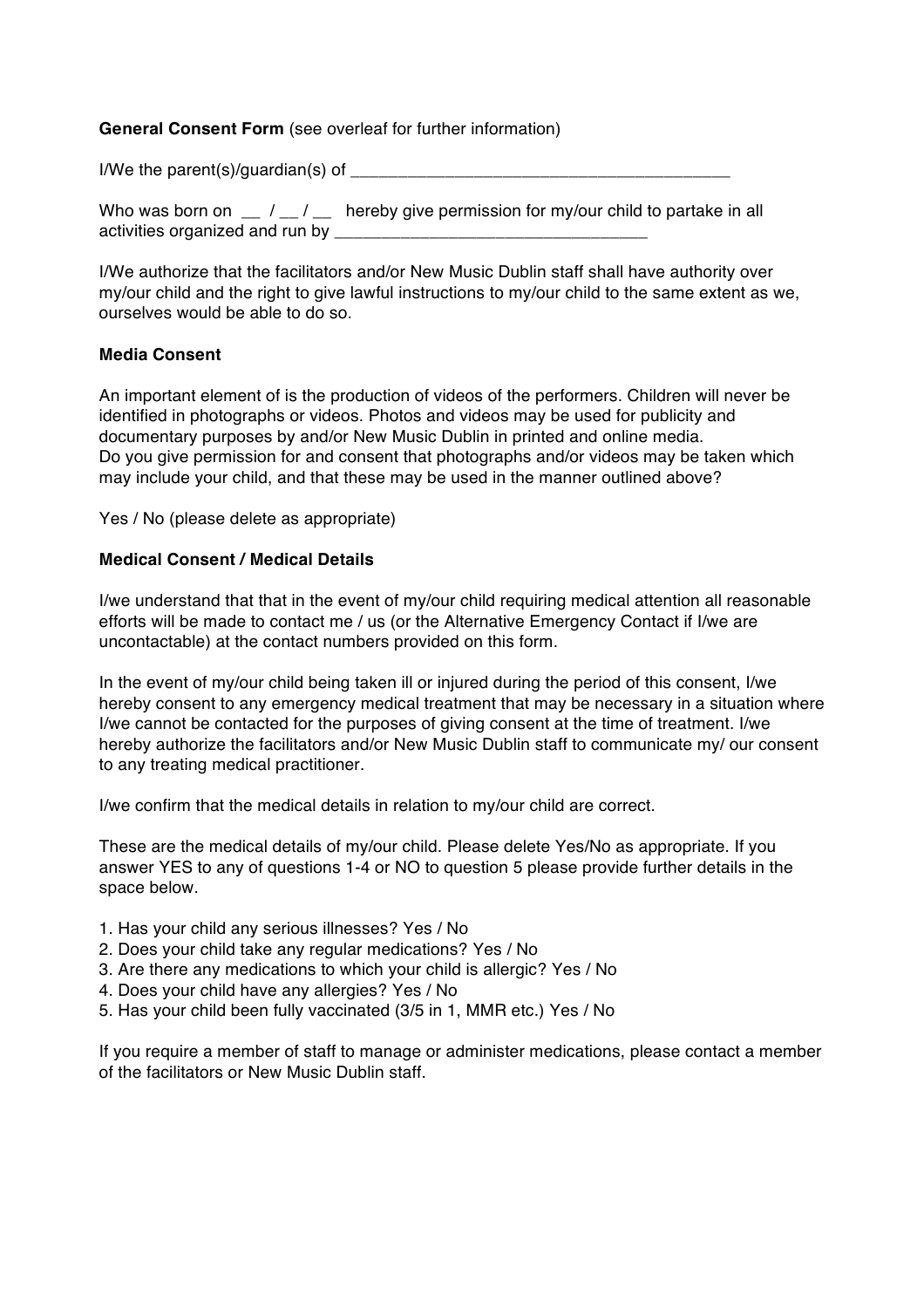| Further information:                                                                                                   |
|------------------------------------------------------------------------------------------------------------------------|
| Parent/Guardian Details                                                                                                |
|                                                                                                                        |
|                                                                                                                        |
| Address:                                                                                                               |
| <u> 1989 - Johann John Stone, mars et al. 1989 - John Stone, mars et al. 1989 - John Stone, mars et al. 1989 - Joh</u> |
|                                                                                                                        |
| <u> 1989 - Johann John Stone, mars et al. (1989)</u>                                                                   |
|                                                                                                                        |
| Email:<br><u> 1989 - Johann John Stone, mars eta biztanleria (h. 1989).</u>                                            |
| <b>Alternative Emergency Contact</b>                                                                                   |
|                                                                                                                        |
|                                                                                                                        |
|                                                                                                                        |
| Signature of Parent(s)/Guardian(s)                                                                                     |
| Signature(s):                                                                                                          |
|                                                                                                                        |
|                                                                                                                        |

Date:  $\frac{1}{1}$  //  $\frac{1}{1}$  //  $\frac{1}{1}$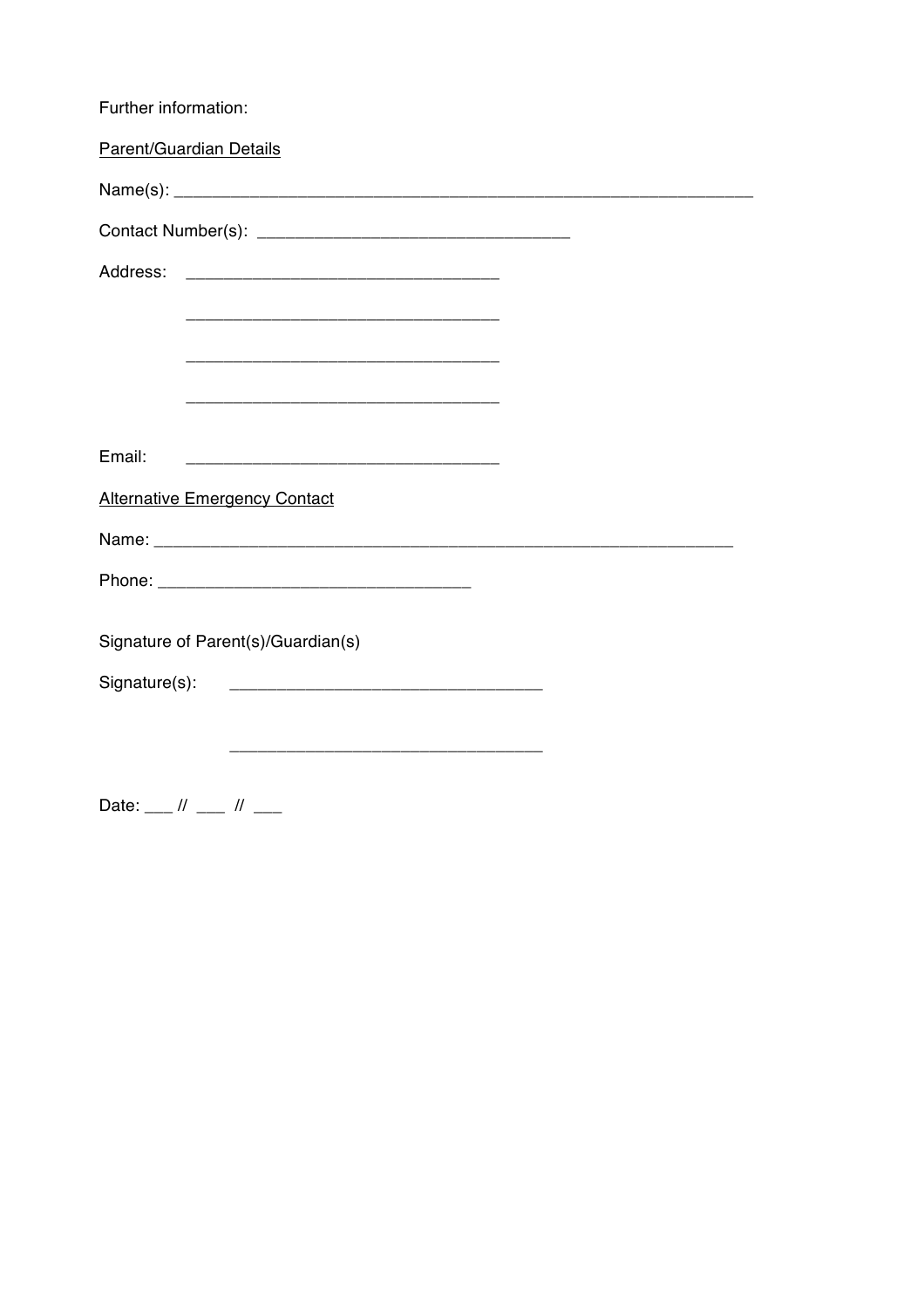# **ACCIDENT/INCIDENT REPORT FORM**

This form should be fully completed by the person in charge of an event in respect of any accident/incident involving personal injury to any person and damage to the property of such persons.

| Date of Accident/Incident: ________________________ | Time: _______________          |
|-----------------------------------------------------|--------------------------------|
|                                                     | Phone: _______________________ |
| Address:                                            |                                |
|                                                     |                                |
|                                                     |                                |
|                                                     |                                |
|                                                     |                                |
|                                                     |                                |
|                                                     |                                |
| Was medical attention required? Yes / No            |                                |
|                                                     |                                |
|                                                     |                                |
| Nature and extent of attention provided:            |                                |
|                                                     |                                |
|                                                     |                                |
| Was hospital attention required? Yes / No           |                                |
|                                                     | Via: Ambulance / Car           |
| Describe fully the accident/incident:               |                                |
|                                                     |                                |
|                                                     |                                |
|                                                     |                                |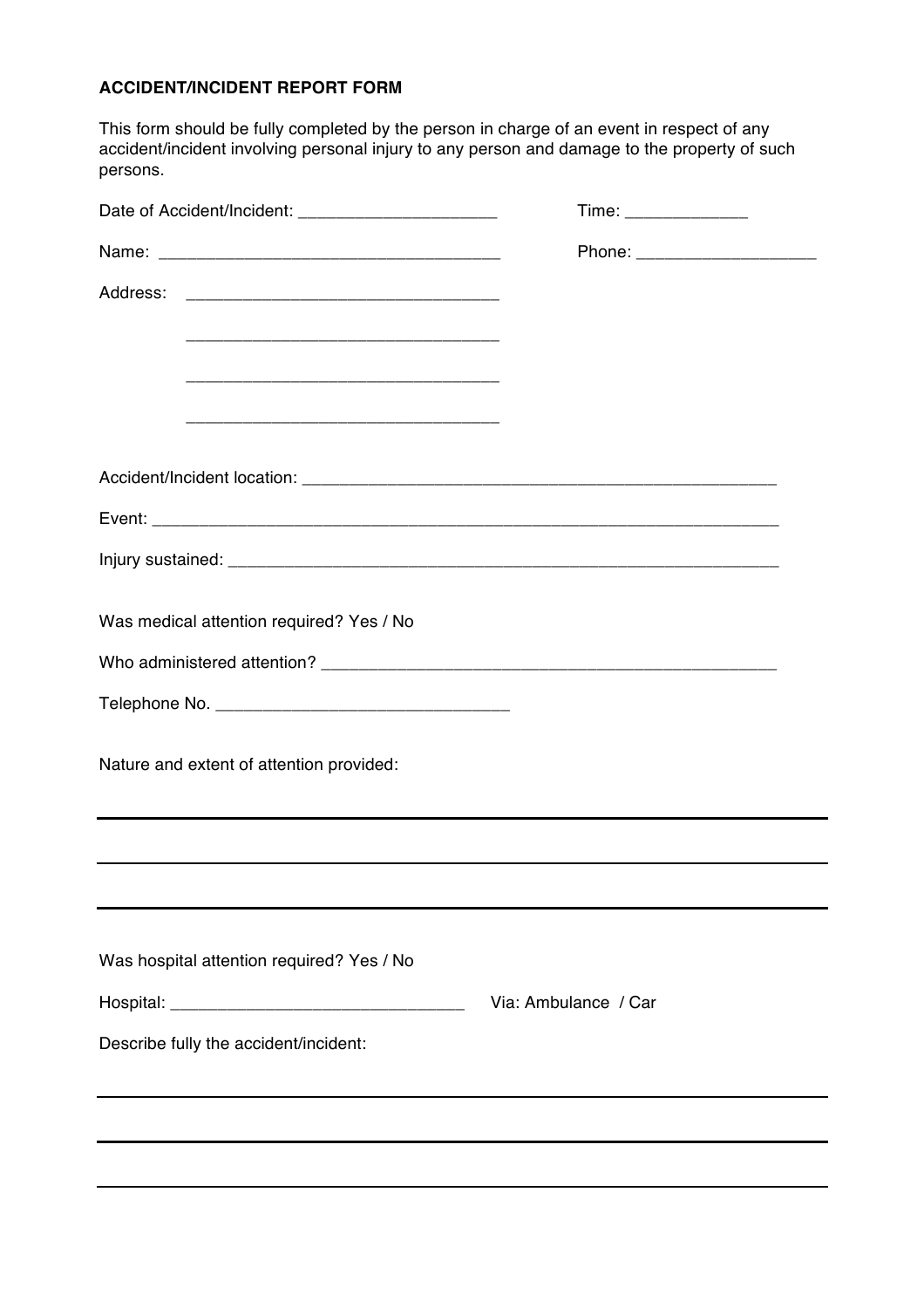| Was location checked thoroughly? Yes / No               |                                                                                  |
|---------------------------------------------------------|----------------------------------------------------------------------------------|
|                                                         |                                                                                  |
|                                                         |                                                                                  |
| Witnesses (details):                                    |                                                                                  |
|                                                         |                                                                                  |
|                                                         |                                                                                  |
|                                                         |                                                                                  |
|                                                         |                                                                                  |
| Were the Gardai informed? Yes / No                      |                                                                                  |
|                                                         |                                                                                  |
|                                                         | Garda name: _________________________________Garda No,: ________________________ |
|                                                         |                                                                                  |
|                                                         |                                                                                  |
|                                                         |                                                                                  |
| Describe fully nature and extent of damage to property: |                                                                                  |
|                                                         |                                                                                  |
|                                                         |                                                                                  |
|                                                         |                                                                                  |
| Any other information:                                  |                                                                                  |
|                                                         |                                                                                  |
|                                                         |                                                                                  |
|                                                         |                                                                                  |
|                                                         |                                                                                  |
|                                                         |                                                                                  |
|                                                         |                                                                                  |
|                                                         |                                                                                  |
|                                                         |                                                                                  |
|                                                         |                                                                                  |
|                                                         |                                                                                  |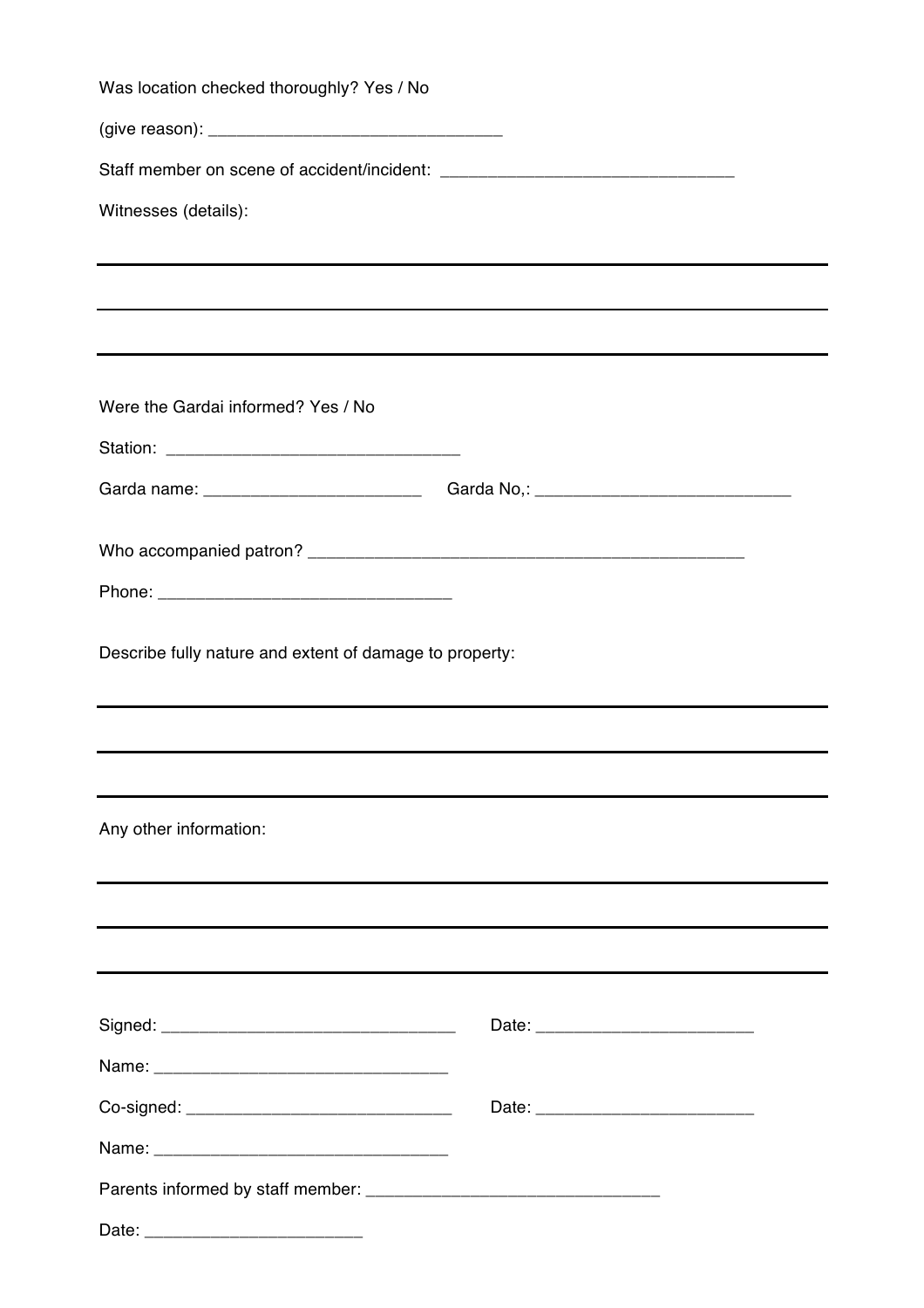| <b>Declaration Form</b>                                                                                             |                                                                                                  |
|---------------------------------------------------------------------------------------------------------------------|--------------------------------------------------------------------------------------------------|
| <b>Confidential</b>                                                                                                 |                                                                                                  |
| Declaration form for all those working with children and young people                                               |                                                                                                  |
|                                                                                                                     |                                                                                                  |
|                                                                                                                     |                                                                                                  |
| Address:                                                                                                            |                                                                                                  |
|                                                                                                                     |                                                                                                  |
| <u> 1989 - Johann Barbara, margaret eta idazlearia (h. 1989).</u>                                                   |                                                                                                  |
| <u> 1989 - Johann Barbara, martxa alemaniar argumento este alemaniar alemaniar alemaniar alemaniar alemaniar al</u> |                                                                                                  |
| Tel no: ___________________________ Mobile no: _________________________________                                    |                                                                                                  |
|                                                                                                                     |                                                                                                  |
|                                                                                                                     | Is there any reason that you would be considered unsuitable to work with children and young      |
| people? Yes / No (please delete as appropriate)                                                                     |                                                                                                  |
| If yes please outline:                                                                                              |                                                                                                  |
|                                                                                                                     |                                                                                                  |
|                                                                                                                     |                                                                                                  |
|                                                                                                                     |                                                                                                  |
| as appropriate)                                                                                                     | Have you ever been convicted of a criminal offence relating to children? Yes / No (please delete |
| If yes, please state below the nature and date(s) of the offence (s):                                               |                                                                                                  |
|                                                                                                                     |                                                                                                  |

Signed: \_\_\_\_\_\_\_\_\_\_\_\_\_\_\_\_\_\_\_\_\_\_\_\_\_\_\_\_\_\_\_ Date: \_\_\_\_\_\_\_\_\_\_\_\_\_\_\_\_\_\_\_\_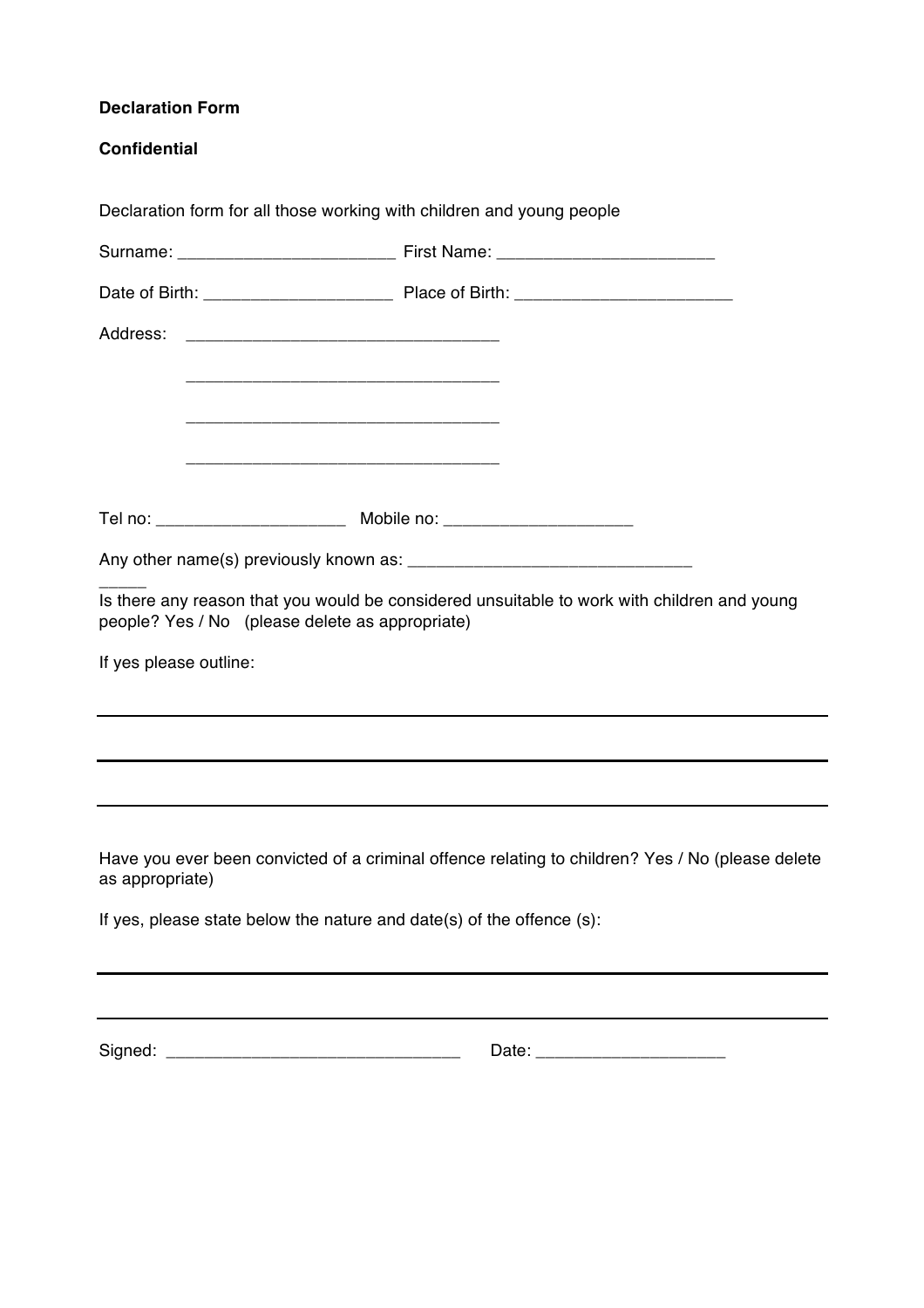# **Definitions of abuse**

There are four main categories of abuse as outlined in *Children First: National Guidelines for the Protection and Welfare of Children*. The following is a synopsis of the information contained in that document. For the full definitions please refer to *Children First: National Guidelines for the Protection and Welfare of Children 1993* (p32-34)

#### **1. Neglect**

"Neglect can be defined as being where the child suffers significant harm or impairment of development by being deprived of food, clothing, warmth, hygiene, intellectual stimulation, supervision and safety, attachment to and affection from adults, medical care...The threshold of significant harm is reached when the child's needs are neglected to the extent that his or her well-being and/or development are severely affected." (Children First p.31)

#### **2. Emotional abuse**

Emotional abuse usually happens where there is a relationship between a carer and a child rather than as a specific incident or incidents.

"Unless other forms of abuse are present, it is rarely manifested in terms of physical signs or symptoms." (Children First p. 31)

Rather, it can manifest in the child's behaviour or physical functioning. Examples of these include 'anxious' attachment, unhappiness, low self-esteem, educational and developmental underachievement and uncooperative or hostile behaviour.

"The threshold of significant harm is reached when interaction is predominantly abusive and become typical of the relationship between the child and the parent/carer." (Children First p.32)

Examples of emotional abuse in children include:

- Imposition of negative attributes on children, expressed by persistent criticism, sarcasm, hostility or blaming;
- Emotional unavailability by the child's parent/carer;
- Unresponsiveness, inconsistent or inappropriate expectations of the child;
- Premature imposition of responsibility on the child;
- Unrealistic or inappropriate expectations of the child's capacity to understand something or to behave and control him/herself in a certain way;
- Under or over-protection of the child
- Use of unreasonably harsh discipline
- Exposure to domestic violence

#### **3. Physical Abuse**

Physical abuse is any form of non-accidental injury or injury which results from wilful or neglectful failure to protect a child. Examples of physical injury include the following:

- Shaking
- Use of excessive force in handling
- Deliberate poisoning
- **Suffocation**
- Allowing or creating a substantial risk of significant physical harm to child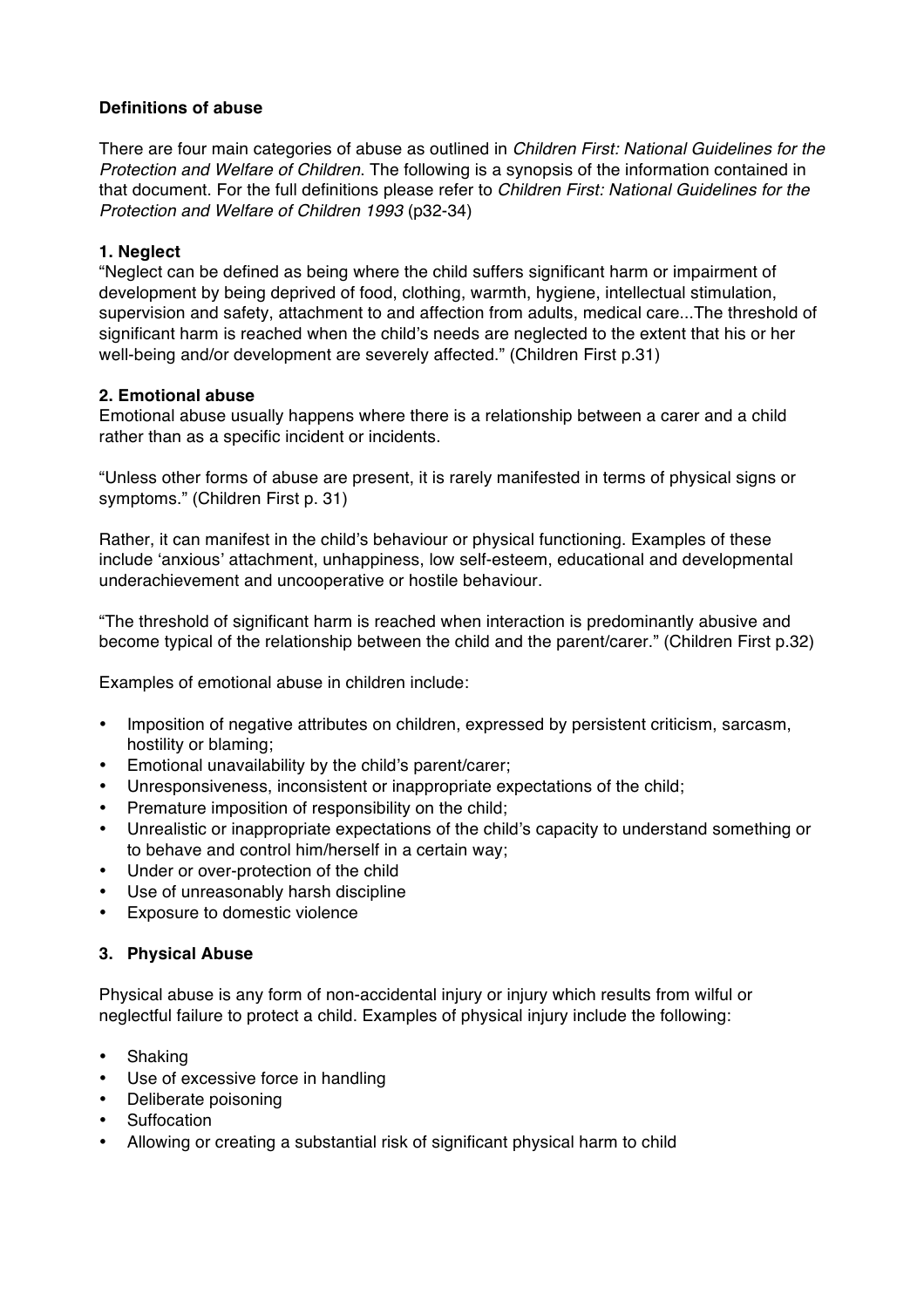# **4. Sexual abuse**

Sexual abuse involves the use of a child for gratification or sexual arousal by a person for themselves or others.

Examples of sexual abuse include:

- Exposure of the sexual organs or any sexual act intentionally performed in the presence of a child
- Intentional touching or molesting of the body of a child whether by a person or object for the purpose of sexual arousal or gratification
- Masturbation in the presence of the child or involvement of the child in an act of masturbation
- Sexual intercourse with a child whether oral, vaginal or anal
- Sexual exploitation of a child....may also include showing sexually explicit material to
- children which is often a feature of the 'grooming' process by perpetrators of abuse
- Consensual sexual activity involving an adult and an under-age person

## **5. Child Welfare Concern**

The HSE Child Protection and Welfare Practice Handbook notes that a child welfare concern is a problem experienced directly by a child or by the family of a child that is seen to impact negatively on the child's welfare or development but may, or may not, require a child protection response.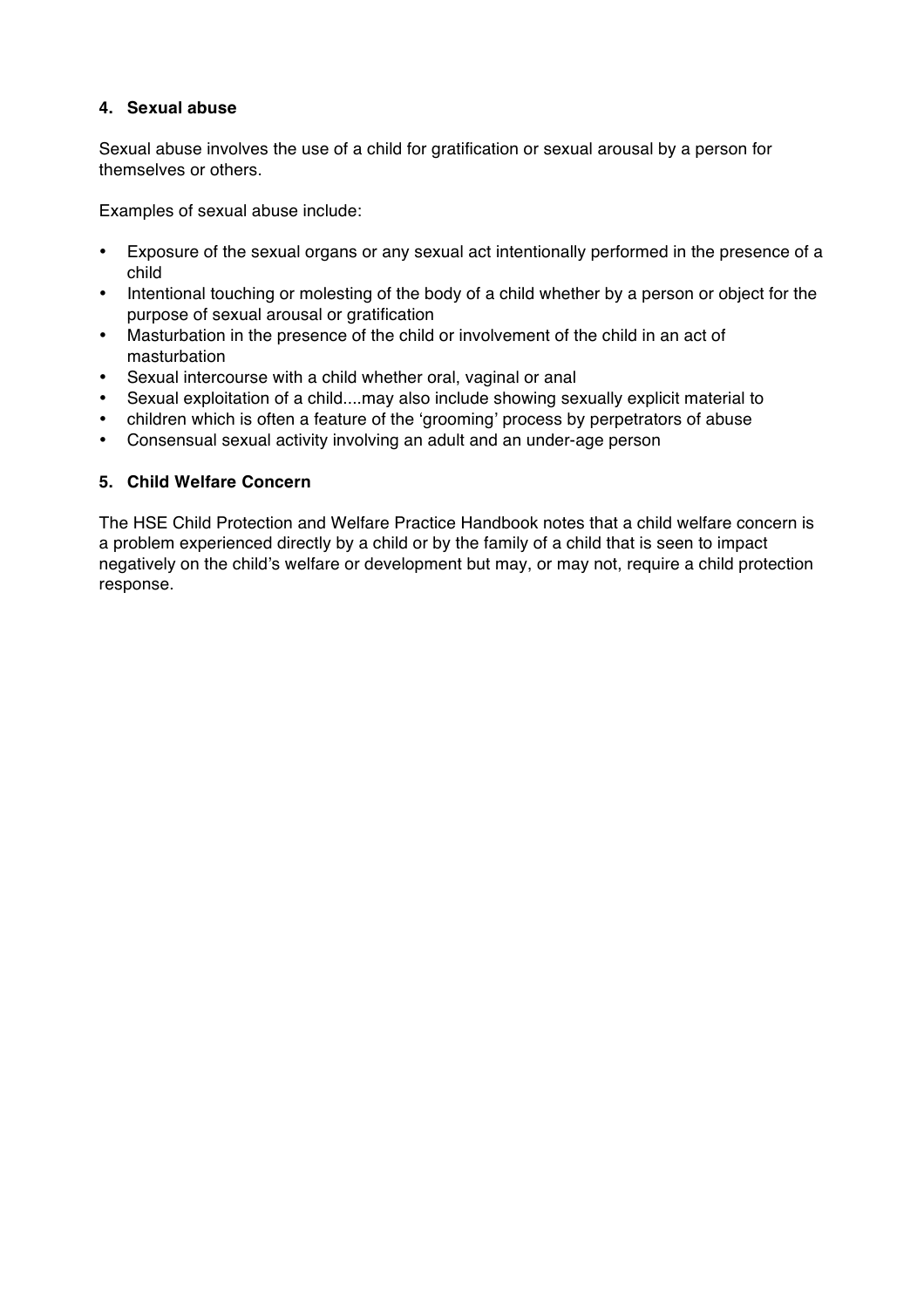# **Relevant legislation**

# **Child Care Act 1991**

The main provisions of the Act are:

- the placing of a statutory duty on the HSE to promote the welfare of children who are not receiving adequate care and protection up to 18 yrs
- the strengthening of the powers of the HSE to provide child care and family support services
- the revisions of provisions to enable the courts to place children who have been assaulted, ill-treated, neglected or sexually abused or who are at risk, in the care of or under the supervision of regional health boards
- Section 12 of the Act provides for an Garda Síochána to remove a child to safety if the Garda has reasonable grounds for believing that the child may be at immediate risk to their health or welfare
- The Child Care Act 1991 defines a child as any person under the age of 18 years, excluding a person who is or who has been married

# **Child Trafficking and Pornography Act 1998**

The Child Trafficking and Pornography Act 1998 ,which is amended by Section 6 of the Criminal Law (Sexual Offences) (Amendment) Act 2007 (pdf), deals with a number of offences involving children under the age of 17. These include:

- Child trafficking and taking a child for sexual exploitation; the maximum penalty is life imprisonment
- Meeting a child for the purpose of sexual exploitation; the maximum penalty is 14 years imprisonment
- Allowing a child to be used for child pornography; the maximum penalty is a fine of up to €31,000 and/or 14 years imprisonment
- Producing, distributing, printing or publishing child pornography; the maximum penalty for a summary offence is a class C fine and/or a year's imprisonment; if charged on indictment, the maximum penalty is an unlimited fine and/or 14 years imprisonment. View further information on the censorship of video and telecoms recordings here
- Possession of child pornography; the maximum penalty for a summary offence is a class C fine and/or a year's imprisonment; if charged on indictment, the maximum penalty is  $€6,350$ and/or five years imprisonment

# **Protection for Persons Reporting Child Abuse Act 1998**

The main provisions of the Act are:

(i) the provision of immunity from civil liability to any person who reports child abuse 'reasonably and in good faith' to designated officers of health boards\* or any member of an Garda Síochána (ii) the provision of significant protections for employees who report child abuse. These protections cover all employees and all forms of discrimination up to and including dismissal (iii) the creation of an offence of false reporting of child abuse where a person makes a report of child abuse to the appropriate authorities 'knowing that statement to be false'. This is a criminal offence designed to protect innocent persons from malicious reports

# **Criminal Justice Act (reckless endangerment) 2006**

Section 176 of the Criminal Justice Act 2006 introduced the criminal charge of reckless endangerment of children as a result of recommendations from the Ferns Inquiry. It states: 'A person, having authority or control over a child or abuser, who intentionally or recklessly endangers a child by –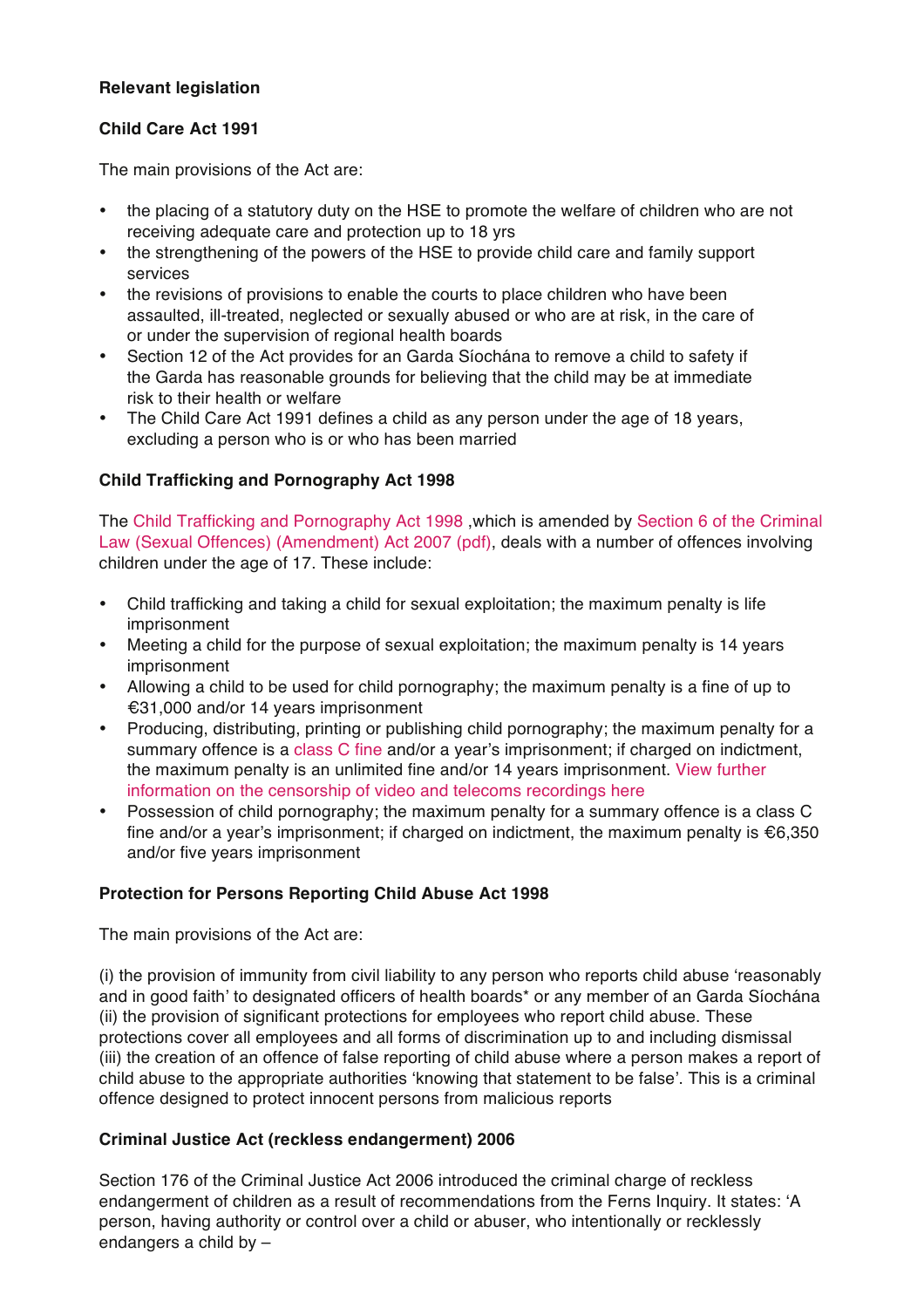(a) causing or permitting any child to be placed or left in a situation which creates a substantial risk to the child of being a victim of serious harm or sexual abuse, or

(b) failing to take reasonable steps to protect a child from such a risk while knowing that the child is in such a situation, is guilty of an offence.'

The penalty for a person found guilty of this offence is a fine (no upper limit) and/or imprisonment for a term not exceeding 10 years. C.F. 2011, 3.2.7

## **Withholding of Information on Offences against Children and Vulnerable Persons 2012**

The Act applies to everyone

- It creates an obligation to notify the Gardaí if a person "knows or believes" (i.e. has evidence) that a "serious offence" has been committed against a child or vulnerable person
- There is no obligation to report rumours, innuendo or unsubstantiated information
- There is also no obligation in that Act to report lesser offences such as common assault or neglect of a child. These matters would be covered separately by child protection guidelines and policies
- There are potential defences which can cover victims who do not want information disclosed, parents, professionals acting in best interest of child/vulnerable adult.

## **National Vetting Bureau (Children and Vulnerable Persons) Act 2012 – commenced April 2016**

The purpose of the Act is to provide a legislative basis for the mandatory vetting of persons who wish to undertake certain work or activities relating to children or vulnerable persons or to provide certain services to children or vulnerable persons. It is now an criminal offence to employ a person without vetting them. A relevant organisation shall not permit any person to undertake relevant work or activities on behalf of the organisation unless the organisation receives a vetting disclosure from the National Vetting Bureau in respect of that person. Relevant work or activities is defined as any work or activity which is carried out by a person, a necessary and regular part of which consists mainly of the person having access to, or contact with, children or vulnerable adults. The Act shall not apply where a person gives assistance on an occasional basis at a school, sports or community event or activity. other than where such assistance includes the coaching, mentoring, counselling, teaching or training of children or vulnerable persons. Each relevant organisation will have to assess each position involved in accordance with the Act. Proof of identity and confirmation of current address is now required for each person requesting vetting before vetting can commence.

There is a provision in the Act for re-vetting, however no time frame has been set as yet. Organisations are advised to continue with their current practice in this regard. With regard to Retrospective Vetting organisations who have people who have not been vetted to date and who fall within the definition of relevant work or activities for their organisations must submit an application for vetting not later than 31st December 2017.

The Garda Central Vetting Unit is now called National Vetting Bureau of the Garda Síochána. Children First Act 2015

The Children First Act 2015 puts elements of the Children First: National Guidance for the Protection and Welfare of Children (2011,) on a statutory footing. The Act provides a number of key child protection measures which include:

- A requirement on organisations providing services to children to keep children safe and to produce a Child Safeguarding Statement
- A requirement on defined categories of persons (mandated persons) to report child protection concerns over a defined threshold to the Child and Family Agency (Túsla). Paid youth workers have been defined as mandated persons, volunteers are not and will continue to report under the provisions of the Children First National Guidance document
- A requirement on mandated persons to assist Túsla and "to give to the Agency such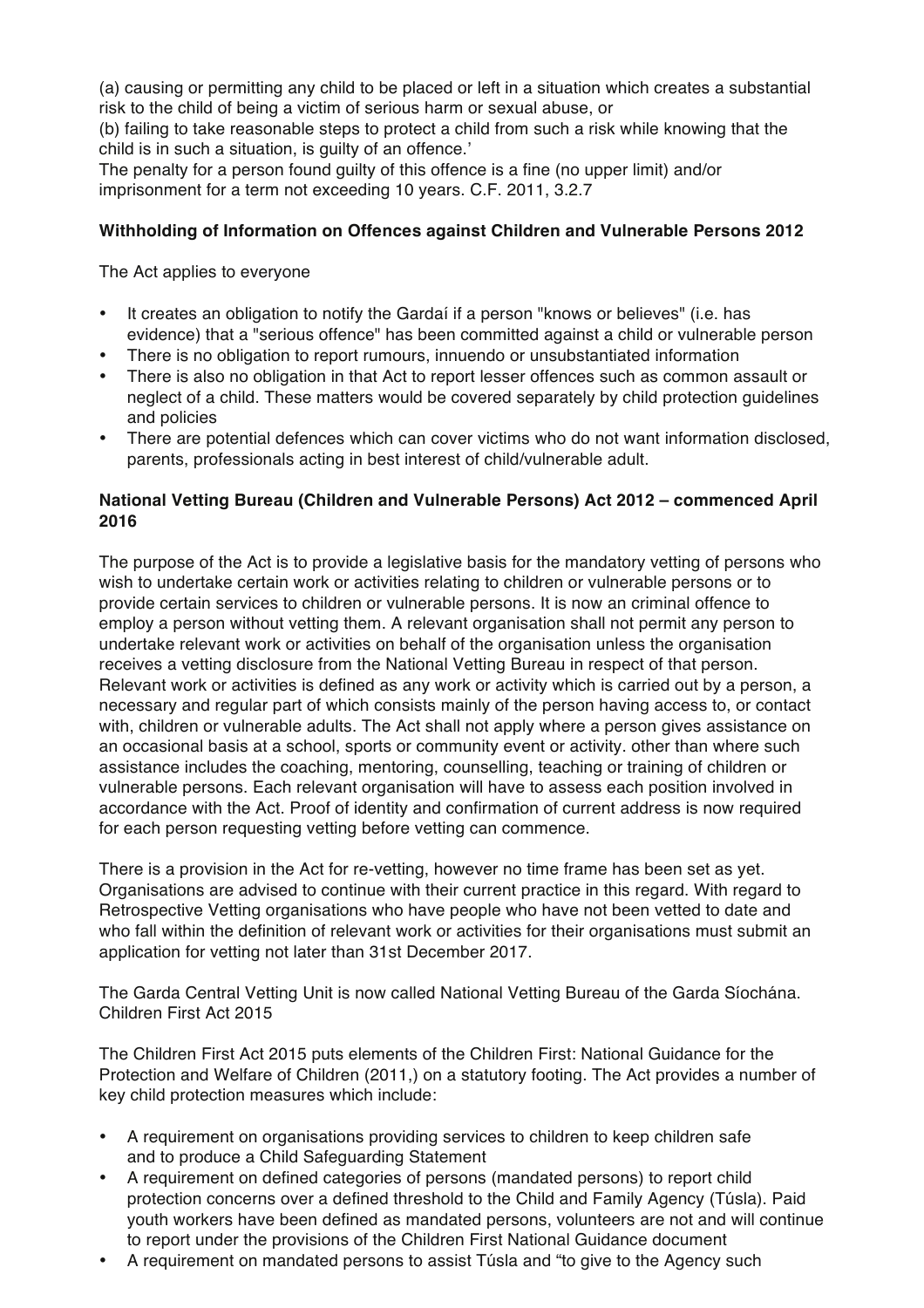information and assistance as it may reasonably require" in the assessment of a child protection risk

- To provide for the abolition of the common law defence of reasonable chastisement and, for that purpose, to amend the Non-Fatal Offences Against the Person Act 1997. (This section has been commenced and from 11th December 2015 a person who administers corporal punishment to a child will no longer be able to rely of the defence of reasonable chastisement in the courts).
- Placing the Children First Interdepartmental Group on a statutory footing This legislation will operate in tandem with Children First: National Guidance for the Protection and Welfare of Children (2017).

#### **The Criminal Law (Sexual Offences) Act 2017**

The Act enhances and updates laws to combat the sexual exploitation and sexual abuse of children, including new offences relating to child sexual grooming and new and strengthened offences to tackle child pornography. Offences concerning sexual acts with under age children have been restated and strengthened in this Act. However, the Act also recognises the reality of under age, consensual peer relationships through the introduction of a 'proximity of age' defence. Under this provision, a person charged with an offence of engaging in a sexual act with a person between the ages of 15 and 17 years can rely on a defence where the act is consensual, on-exploitative and the age difference is no more than two years.

The Act also criminalises the purchase of sexual services, introduces new provisions regarding the giving of evidence by victims in sexual offence trials and introduces a new offence addressing public indecency. Other provisions include maintaining the age of consent to sexual activity at 17 years of age and for a new "proximity of age" defence as well as a statutory statement of the law as regards consent to sexual acts. New offences relating to the sexual exploitation of persons with disabilities, where the nature of that disability is such to render the individual incapable of consenting to a sexual act are also introduced and replace the existing offence under the Criminal Law (Sexual Offences) Act 1993 relating to the protection of mentally impaired persons.

For more information, please follow the link below. http://www.rcni.ie/wp-content/uploads/RCNI-Criminal-Law-Sexual-Offences-Act-2017-Brief- ing-Substantive-Law-Changes-April-2017.pdf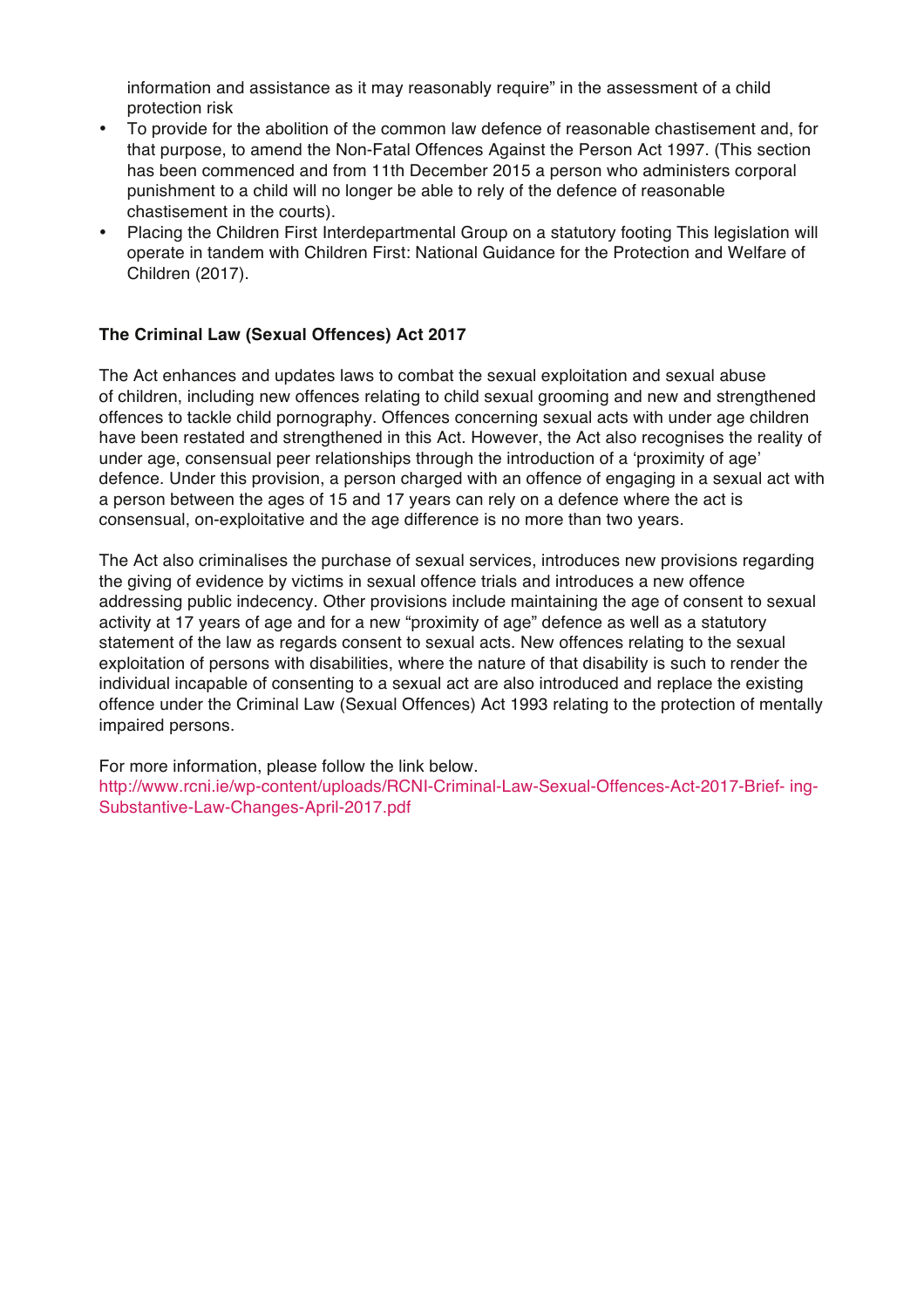# **DESIGNATED LIAISON PERSON REPORTING CHECKLIST**

# *Pre-reporting stage*

# **HAVE YOU:**

| <b>Action</b>       | <b>Action Taken</b> | <b>Action Not Taken</b> | <b>Comments</b> |
|---------------------|---------------------|-------------------------|-----------------|
| Assessed the        |                     |                         |                 |
| situation           |                     |                         |                 |
| Received all of     |                     |                         |                 |
| the facts, i.e.     |                     |                         |                 |
| where, when,        |                     |                         |                 |
| who etc             |                     |                         |                 |
| Spoken to the       |                     |                         |                 |
| young person (if    |                     |                         |                 |
| appropriate)        |                     |                         |                 |
| Spoken to           |                     |                         |                 |
| parents (if         |                     |                         |                 |
| appropriate)        |                     |                         |                 |
| Consulted           |                     |                         |                 |
| internally in your  |                     |                         |                 |
| organisation (if    |                     |                         |                 |
| appropriate)        |                     |                         |                 |
| Received a          |                     |                         |                 |
| factual report      |                     |                         |                 |
| from the reporter   |                     |                         |                 |
| Sought advice       |                     |                         |                 |
| from the HSE        |                     |                         |                 |
| Referred to your    |                     |                         |                 |
| organisational      |                     |                         |                 |
| child protection    |                     |                         |                 |
| policy              |                     |                         |                 |
| Established         |                     |                         |                 |
| reasonable          |                     |                         |                 |
| grounds for         |                     |                         |                 |
| concern             |                     |                         |                 |
| Informed young      |                     |                         |                 |
| person/             |                     |                         |                 |
| reporter/parents/   |                     |                         |                 |
| manager if          |                     |                         |                 |
| appropriate of      |                     |                         |                 |
| intention to report |                     |                         |                 |
| Taken any other     |                     |                         |                 |
| action which is     |                     |                         |                 |
| appropriate to the  |                     |                         |                 |
| situation           |                     |                         |                 |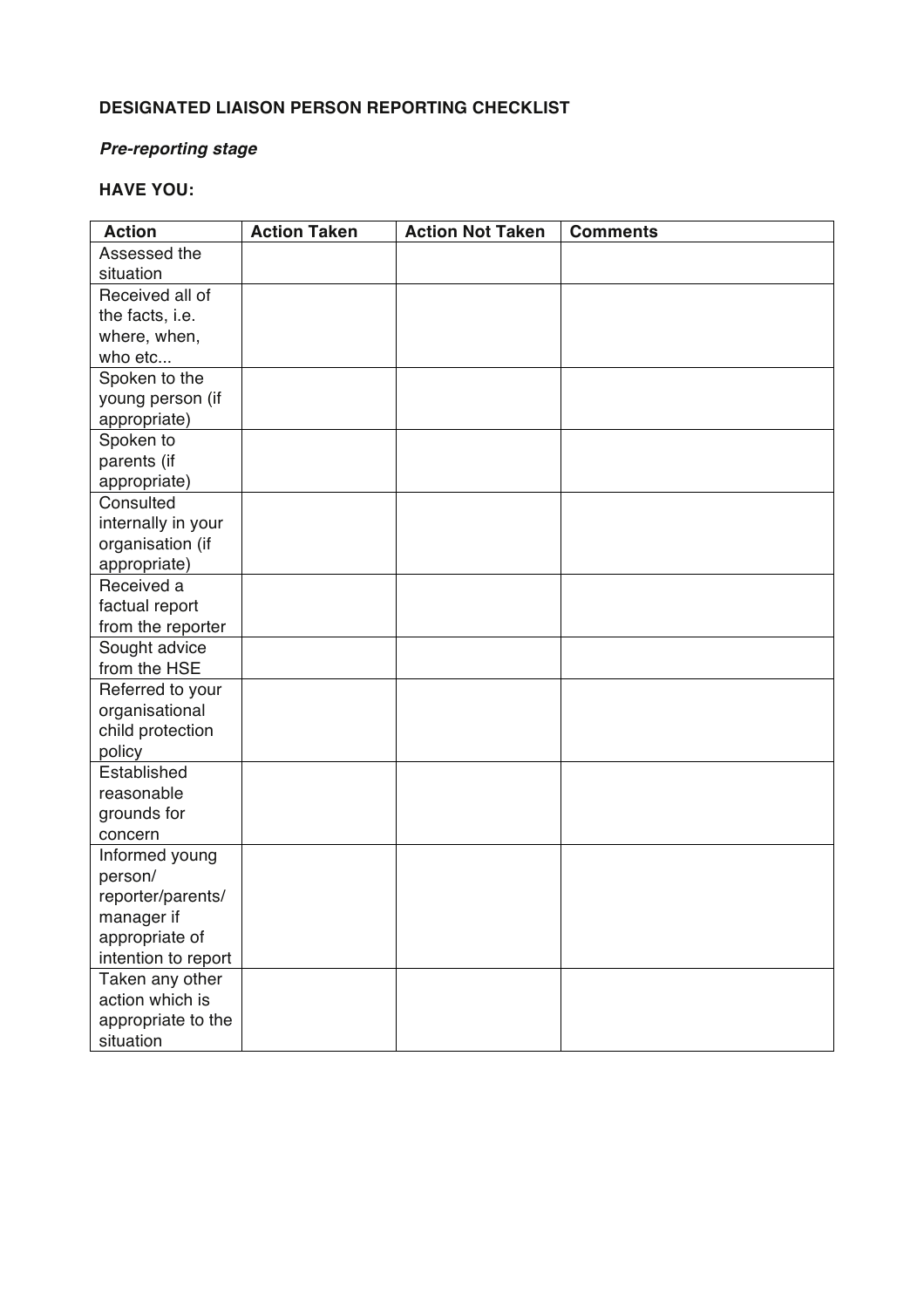# *Reporting stage*

# **HAVE YOU:**

| <b>Action</b>                | <b>Action Taken</b> | <b>Action Not Taken</b> | <b>Comments</b> |
|------------------------------|---------------------|-------------------------|-----------------|
| Identified                   |                     |                         |                 |
| appropriate local            |                     |                         |                 |
| office and contact           |                     |                         |                 |
| details of duty              |                     |                         |                 |
| social worker                |                     |                         |                 |
| Completed                    |                     |                         |                 |
| standard HSE                 |                     |                         |                 |
| reporting form               |                     |                         |                 |
| Phoned to inform             |                     |                         |                 |
| that you are                 |                     |                         |                 |
| sending in report            |                     |                         |                 |
| Sent report via              |                     |                         |                 |
| fax or registered            |                     |                         |                 |
| post                         |                     |                         |                 |
| Kept and filed               |                     |                         |                 |
| delivery receipt of          |                     |                         |                 |
| fax or registered            |                     |                         |                 |
| post                         |                     |                         |                 |
| Kept a copy of               |                     |                         |                 |
| report and store             |                     |                         |                 |
| in a secure                  |                     |                         |                 |
| location                     |                     |                         |                 |
|                              |                     |                         |                 |
| Requested<br>acknowledgement |                     |                         |                 |
| of receipt of                |                     |                         |                 |
| report from duty             |                     |                         |                 |
| social work office           |                     |                         |                 |
|                              |                     |                         |                 |
| Taken any other              |                     |                         |                 |
| action which is              |                     |                         |                 |
| appropriate to the           |                     |                         |                 |
| situation                    |                     |                         |                 |
|                              |                     |                         |                 |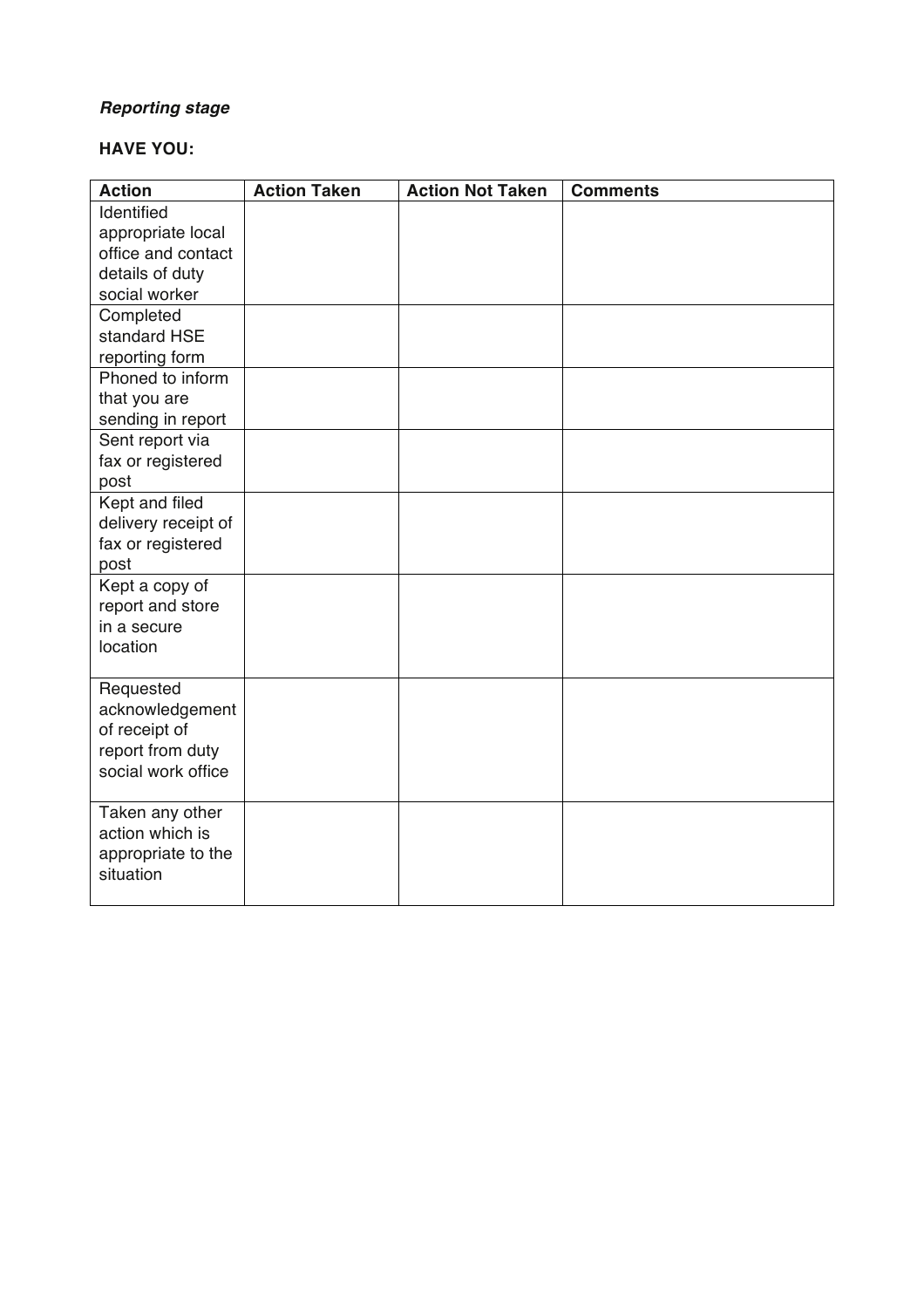# *Post – reporting stage*

# **HAVE YOU:**

| <b>Action</b>        | <b>Action Taken</b> | <b>Action Not Taken</b> | <b>Comments</b> |
|----------------------|---------------------|-------------------------|-----------------|
| Confirmed that       |                     |                         |                 |
| the report has       |                     |                         |                 |
| been received by     |                     |                         |                 |
| the relevant         |                     |                         |                 |
| personnel in the     |                     |                         |                 |
| <b>HSE</b>           |                     |                         |                 |
| Kept a record of     |                     |                         |                 |
| all action and       |                     |                         |                 |
| attempted action     |                     |                         |                 |
| taken                |                     |                         |                 |
| Kept a record of     |                     |                         |                 |
| all relevant         |                     |                         |                 |
| material in a        |                     |                         |                 |
| secure location      |                     |                         |                 |
| Checked which        |                     |                         |                 |
| social worker has    |                     |                         |                 |
| been assigned        |                     |                         |                 |
| the case             |                     |                         |                 |
| Informed young       |                     |                         |                 |
| person/              |                     |                         |                 |
| reporter/parents/    |                     |                         |                 |
| management if        |                     |                         |                 |
| appropriate of the   |                     |                         |                 |
| status of the        |                     |                         |                 |
| report               |                     |                         |                 |
| Followed up on       |                     |                         |                 |
| non-response         |                     |                         |                 |
| from HSE with        |                     |                         |                 |
| senior social        |                     |                         |                 |
| worker               |                     |                         |                 |
| Maintained           |                     |                         |                 |
| confidentiality on   |                     |                         |                 |
| 'a need to know'     |                     |                         |                 |
| basis                |                     |                         |                 |
| Reviewed child       |                     |                         |                 |
| protection policy,   |                     |                         |                 |
| procedure and        |                     |                         |                 |
| training             |                     |                         |                 |
| programmes           |                     |                         |                 |
| <b>Ensured there</b> |                     |                         |                 |
| are support          |                     |                         |                 |
| structures in        |                     |                         |                 |
| place for the        |                     |                         |                 |
| young person         |                     |                         |                 |
| and all others       |                     |                         |                 |
| involved.            |                     |                         |                 |
| Taken any other      |                     |                         |                 |
| action which is      |                     |                         |                 |
| appropriate to the   |                     |                         |                 |
| situation            |                     |                         |                 |

*Please note: The purpose of this checklist is for information only, the sequence of events may vary depending on the situation/context.*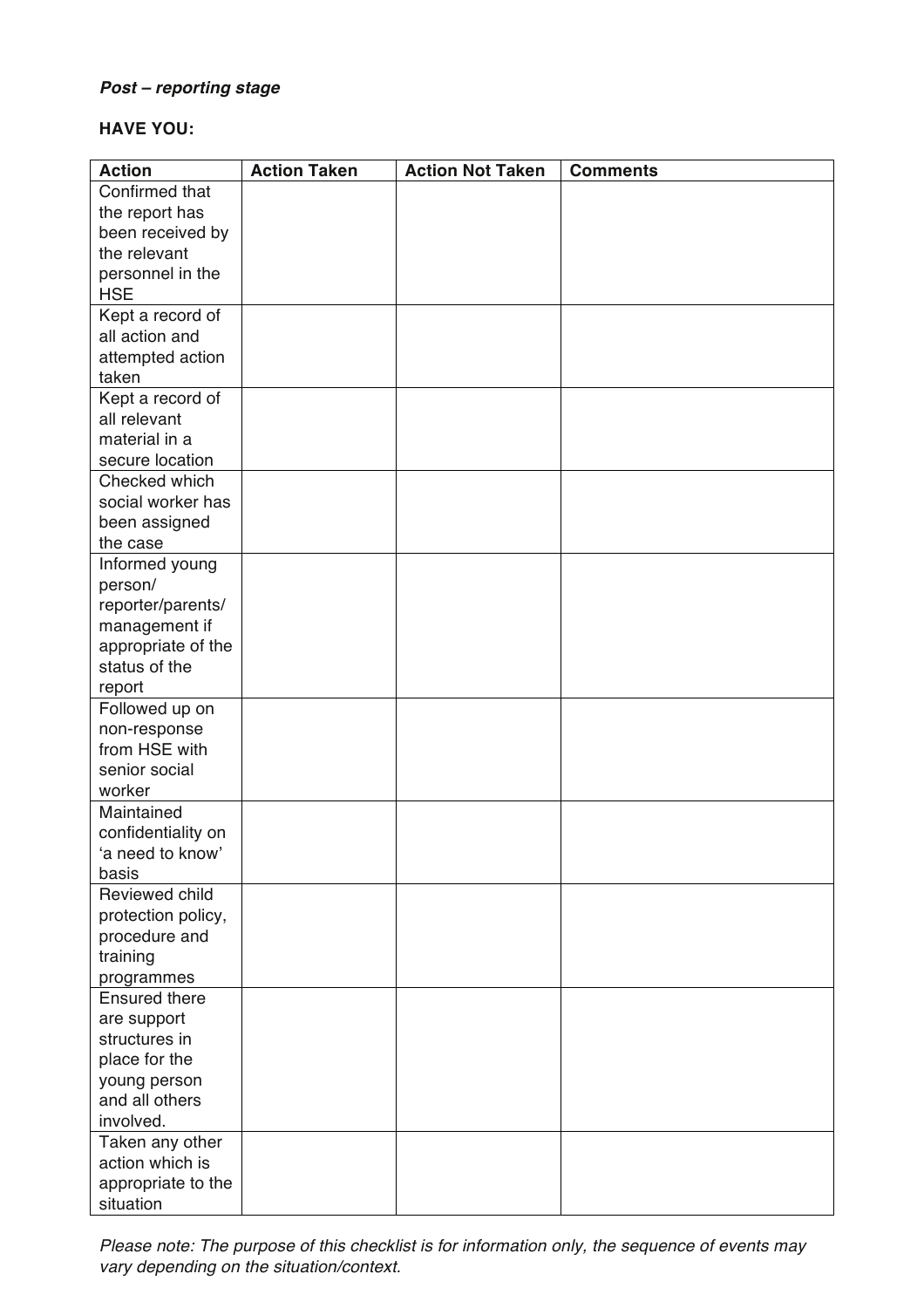

(For reporting CP&W Concerns)

### A. To Principal Social Worker/Designate: \_\_

| 1. Date of Report                 |                                                                                                        |                                           |      |          |  |
|-----------------------------------|--------------------------------------------------------------------------------------------------------|-------------------------------------------|------|----------|--|
| 2. Details of Child               |                                                                                                        |                                           |      |          |  |
| Name:                             |                                                                                                        |                                           | Male | Female   |  |
| Address:                          |                                                                                                        | DOB                                       |      | Age      |  |
|                                   |                                                                                                        | School                                    |      |          |  |
| <b>Alias</b>                      |                                                                                                        | Correspondence                            |      |          |  |
|                                   |                                                                                                        | address<br>(if different)                 |      |          |  |
| Telephone                         |                                                                                                        | Telephone                                 |      |          |  |
|                                   | 3. Details of Persons Reporting Concern(s)                                                             |                                           |      |          |  |
| Name:                             |                                                                                                        | Telephone No.                             |      |          |  |
| Address:                          |                                                                                                        | Occupation                                |      |          |  |
|                                   |                                                                                                        | Relationship to<br><b>client</b>          |      |          |  |
|                                   | Reporter wishes to remain anonymous                                                                    | Reporter discussed with parents/guardians |      |          |  |
|                                   |                                                                                                        |                                           |      |          |  |
| <b>4. Parents Aware of Report</b> |                                                                                                        |                                           |      | - Mother |  |
|                                   | Are the child's parents/carers aware that this                                                         |                                           |      |          |  |
| concern is being reported         |                                                                                                        |                                           |      | - Father |  |
| Comment                           |                                                                                                        |                                           |      |          |  |
| <b>5. Details of Report</b>       |                                                                                                        |                                           |      |          |  |
|                                   | (Details of concern(s), allegation(s) or incident(s) dates, times, who was present, description of any |                                           |      |          |  |
|                                   | observed injuries, parent's view(s), child's view(s) if known.)                                        |                                           |      |          |  |
|                                   |                                                                                                        |                                           |      |          |  |
|                                   |                                                                                                        |                                           |      |          |  |
|                                   |                                                                                                        |                                           |      |          |  |
|                                   |                                                                                                        |                                           |      |          |  |
|                                   |                                                                                                        |                                           |      |          |  |
|                                   |                                                                                                        |                                           |      |          |  |
|                                   |                                                                                                        |                                           |      |          |  |
|                                   |                                                                                                        |                                           |      |          |  |
|                                   |                                                                                                        |                                           |      |          |  |
|                                   |                                                                                                        |                                           |      |          |  |
|                                   |                                                                                                        |                                           |      |          |  |
|                                   |                                                                                                        |                                           |      |          |  |
|                                   |                                                                                                        |                                           |      |          |  |
|                                   |                                                                                                        |                                           |      |          |  |
|                                   |                                                                                                        |                                           |      |          |  |
|                                   |                                                                                                        |                                           |      |          |  |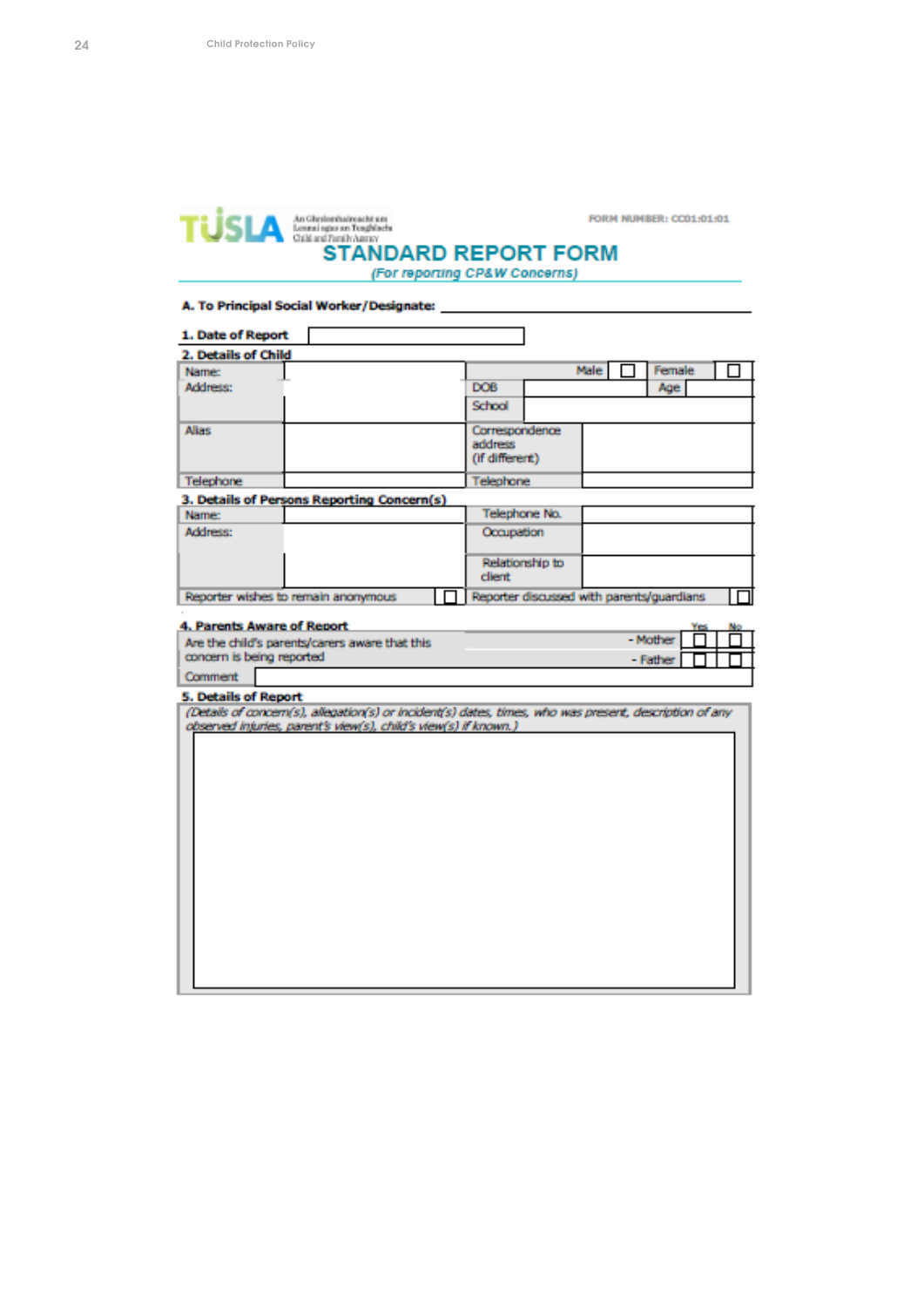

**FORM NUMBER: CC01:01:01** 

(For reporting CP&W Concerns)

| <b>Details of Mother</b>               | <b>Details of Father</b>               |  |
|----------------------------------------|----------------------------------------|--|
| Name:                                  | Name:                                  |  |
| Address:<br>(if different to<br>child) | Address:<br>(if different to<br>child) |  |
| Telephone No's:                        | Telephone No's:                        |  |

| <b>Name</b> | Relationship | DOB | <b>Additional Information e.g.</b><br>School/ Occupation/Other: |
|-------------|--------------|-----|-----------------------------------------------------------------|
|             |              |     |                                                                 |
|             |              |     |                                                                 |
|             |              |     |                                                                 |
|             |              |     |                                                                 |
|             |              |     |                                                                 |
|             |              |     |                                                                 |
|             |              |     |                                                                 |

### 8. Name and Address of other personnel or agencies involved with this child

|                      | <b>Name</b> | <b>Address</b> |
|----------------------|-------------|----------------|
| Social Worker        |             |                |
| PHN                  |             |                |
| GP                   |             |                |
| Hospital             |             |                |
| School               |             |                |
| Gardaí               |             |                |
| Pre-School/Crèche/YG |             |                |
| Other (specify):     |             |                |
|                      |             |                |
|                      |             |                |
|                      |             |                |
|                      |             |                |

9. Details of person(s) allegedly causing concern in relation to the child

| Relationship to child: | Age |            | Male   L | Female I |  |
|------------------------|-----|------------|----------|----------|--|
| Name:                  |     | Occupation |          |          |  |
| Address:               |     |            |          |          |  |
|                        |     |            |          |          |  |

#### 10. Details of person completing form

| Name:    |                  | Occupation: |  |
|----------|------------------|-------------|--|
| Address: | <b>Telephone</b> |             |  |
|          |                  | No's:       |  |
| Signed   |                  | Date:       |  |